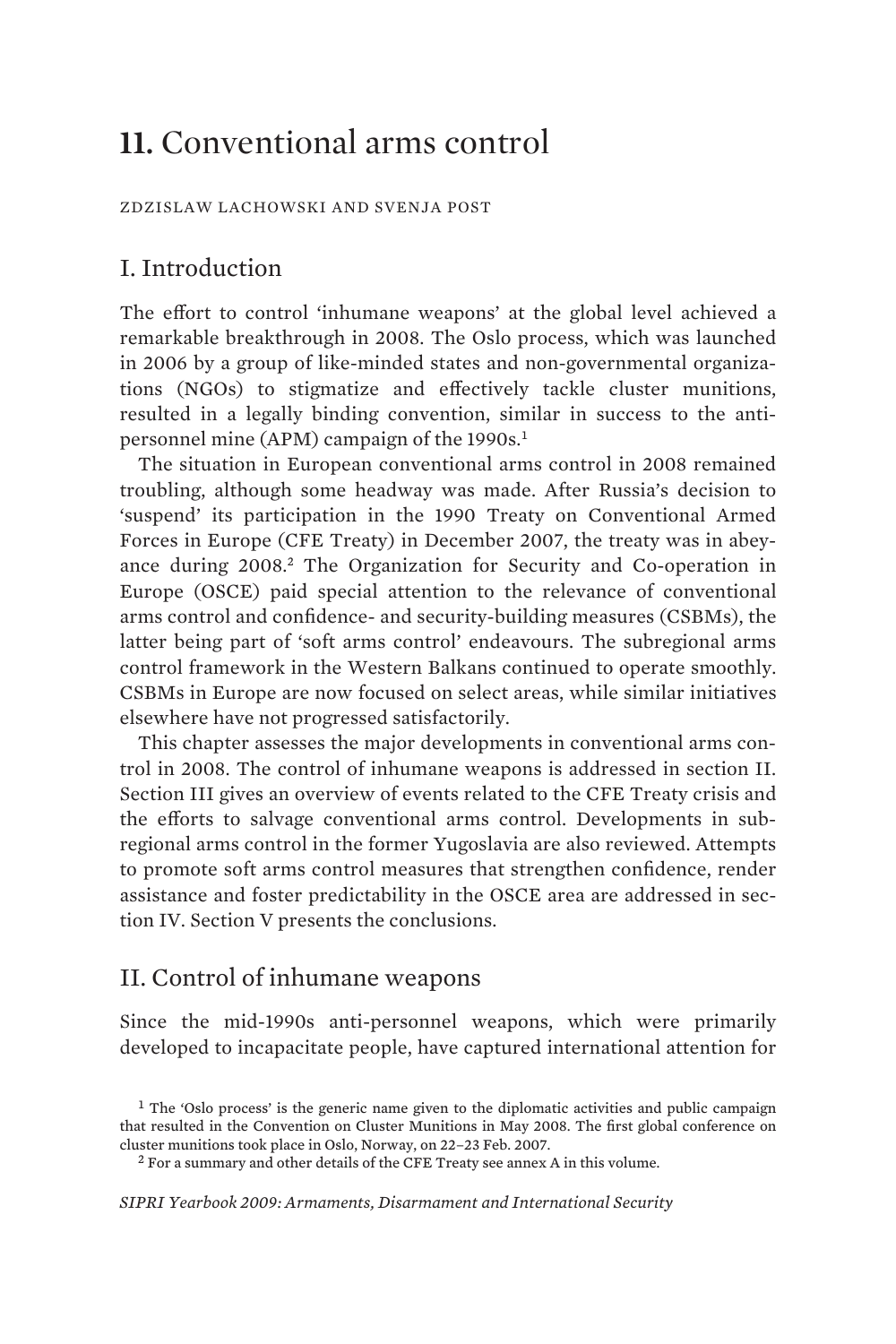their questionable military utility and the humanitarian and economic harm they cause is widely denounced. Every year mines and unexploded ordnance (explosive remnants of war, ERW) kill or injure large numbers of civilians, causing untold human suffering. Restraining or even banning these weapons has long been an international public and governmental concern. Several international agreements regulate or ban the use of APMs, ERW and cluster munitions and seek to limit the effects of armed conflict on civilians.

The 1981 Certain Conventional Weapons (CCW) Convention, with its five protocols, restricts or prohibits the use of specific categories of weapons that are deemed to cause unnecessary or unjustifiable suffering to combatants or to affect civilians indiscriminately.<sup>3</sup> Until recently, the 2003 Protocol V of the CCW Convention was the only international legislation covering ERW, including cluster munitions.<sup>4</sup> The Ottawa process to ban landmines, outside the CCW framework, resulted in the 1997 APM Convention, which seeks to eliminate all such weapons.<sup>5</sup> Efforts to deal with the ongoing problem saw substantial progress in 2008: using the APM Convention as a model, after 18 months of negotiations, the Convention on Cluster Munitions (CCM) was adopted in May 2008 and signed in Oslo in December 2008.<sup>6</sup>

#### **The Convention on Cluster Munitions**

Cluster munitions, along with APMs, stand out as the conventional weapons that pose the gravest danger to civilians. An estimated 76 countries stockpile cluster munitions, which are produced by at least 34 countries in over 210 varieties.<sup>7</sup> The number of submunitions in arsenals is likely

<sup>3</sup> For a summary and other details of the Convention on the Prohibitions or Restrictions on the Use of Certain Conventional Weapons which may be Deemed to be Excessively Injurious or to have Indiscriminate Effects (CCW, also known as the 'Inhumane Weapons' Convention) see annex A in this volume.

<sup>4</sup> For a summary and other details of the CCW Convention's Protocol V on Explosive Remnants of War see annex A in this volume. On the negotiations in the framework of the CCW Convention see Lachowski, Z., 'Conventional arms control', *SIPRI Yearbook 2008: Armaments, Disarmament and International Security* (Oxford University Press: Oxford, 2008), pp. 489–90.

<sup>5</sup> For a summary and other details of the Convention on the Prohibition of the Use, Stockpiling, Production and Transfer of Anti-Personnel Mines and on their Destruction see annex A in this volume. On the Ottawa process see Lachowski, Z., 'Conventional arms control', *SIPRI Yearbook 1997: Armaments, Disarmament and International Security* (Oxford University Press: Oxford, 1997), pp. 498–500; and Lachowski, Z., 'The ban on anti-personnel mines', *SIPRI Yearbook 1998: Armaments, Disarmament and International Security* (Oxford University Press: Oxford, 1998).

<sup>6</sup> For a summary and other details of the CCM see annex A in this volume. The worldwide scourge of illicit small arms trade worldwide has led to efforts to create a global arms trade treaty (ATT). As discussions on this subject within the United Nations have not brought about significant progress, an Ottawa/Oslo model is being considered by ATT supporters as a fast track towards that goal.

<sup>7</sup> Goose, S. D., 'Cluster munitions: ban them', *Arms Control Today*, vol. 38, no. 1 (Jan./Feb. 2008).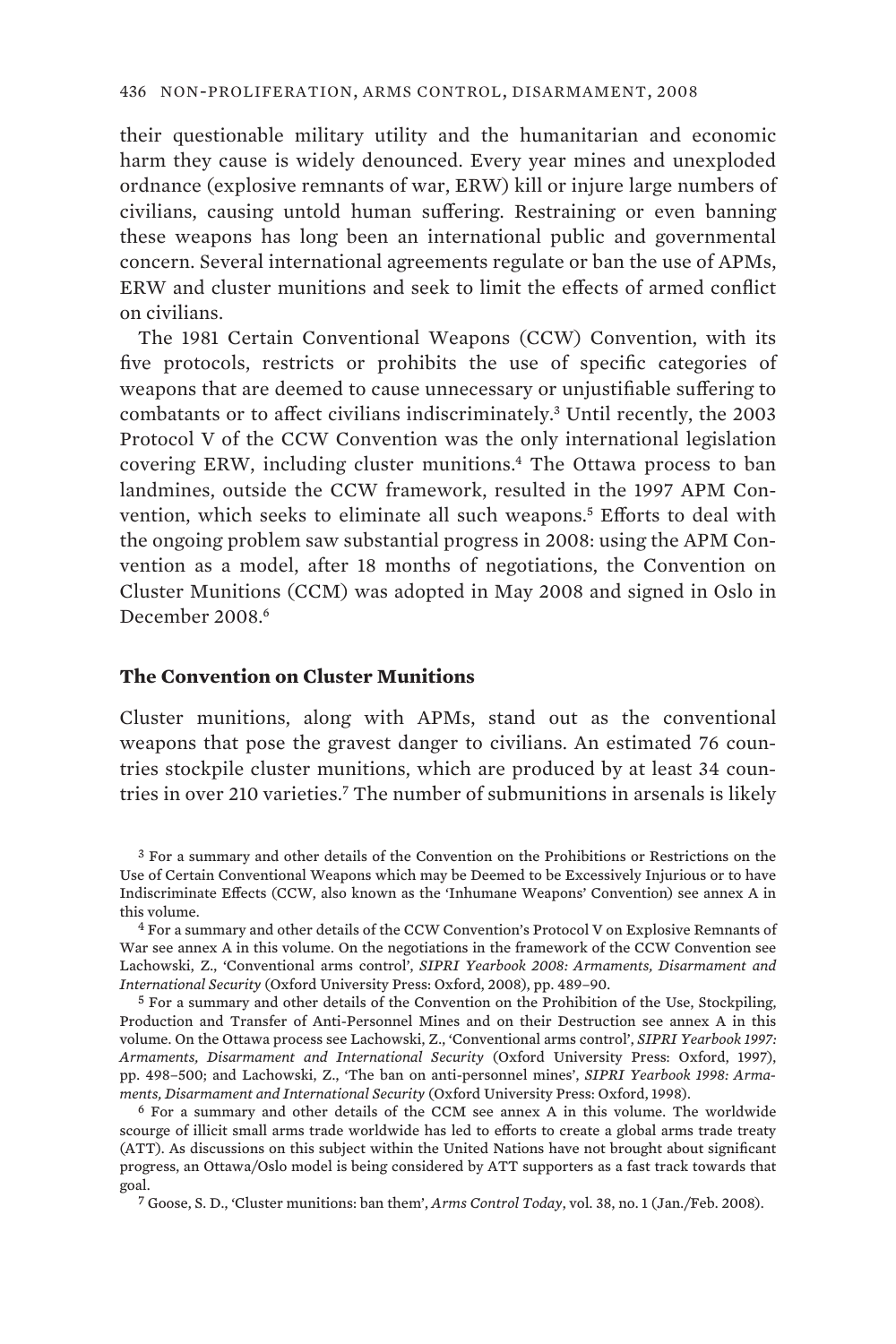to be in the billions. Cluster munitions have been transferred to at least 60 countries as well as to non-state armed groups, and these weapons have been used in at least 30 countries and several other disputed territories since 1991, such as the Falkland Islands, Nagorno-Karabakh, South Ossetia and Western Sahara.<sup>8</sup>

Israel's massive use of cluster munitions during the August 2006 war in Lebanon and the frustration resulting from the modest outcome of negotiations under the CCW Convention served as the catalyst for a number of governments—led by Norway, together with humanitarian groups and NGOs—to take independent action towards establishing a legally binding international instrument to address cluster munitions by 2008.<sup>9</sup> On 18–22 February 2008, 122 states gathered for the fourth Oslo process conference in Wellington, New Zealand, to continue discussions on an international treaty to ban cluster munitions.<sup>10</sup> After tough discussions on outstanding issues in the draft convention, more than 70 countries endorsed the Wellington Declaration, which committed to negotiate a treaty to ban cluster munitions in Dublin, Ireland, in May 2008 and outlined the principles to be included in the draft treaty.<sup>11</sup> The text of the CCM was formally adopted by 107 states participating in the Dublin Conference on cluster munitions, held on 19–30 May 2008.<sup>12</sup> The treaty will enter into force 6 months after 30 governments sign and ratify it.

The CCM prohibits the use, production, stockpiling and transfer of cluster munitions. Following the APM Convention's precedent, and unlike the traditional arms control treaties, the CCM lacks extensive implementation, verification and compliance provisions. States parties are required to destroy existing stockpiles within 8 years after entry into force of the convention for a party and to clear areas contaminated with unexploded cluster munitions within 10 years. Extensions may be requested if these deadlines cannot be met. The CCM also commits states parties to provide extensive victim assistance and calls for international cooperation and assistance programmes on clearance, risk education and stockpile destruction. Under the CCM, cluster-like weapons, so-called smart cluster munitions, are only permitted if they contain fewer than 10 explosive submunitions, each of which must weigh more than 4 kilograms and less than 20 kg; are designed

<sup>&</sup>lt;sup>8</sup> Human Rights Watch, 'A dirty dozen cluster munitions', 20 Feb. 2007, <http://www.hrw.org/ en/news/2007/02/20/updated-human-rights-watch-cluster-munition-information-chart>.

 $9$  Goose (note 7).

<sup>&</sup>lt;sup>10</sup> The first meeting of the Oslo process was held in Oslo, Norway, in Feb. 2007; the second meeting took place in Lima, Peru, in May 2007; and the third, in Vienna, Austria, in Dec. 2007. Additional regional meetings were held to help build support. Throughout 2007 the Oslo process expanded to include more than 100 countries. On the Oslo process in 2007 see Lachowski (note 4), pp. 488–90.

<sup>11</sup> Wellington Conference on Cluster Munitions, Declaration, 22 Feb. 2008, <http://www.mfat. govt.nz/clustermunitionswellington/>.

<sup>&</sup>lt;sup>12</sup> The text of the CCM and other related material are available at the Cluster Munition Coalition website, <http://www.stopclustermunitions.org/>.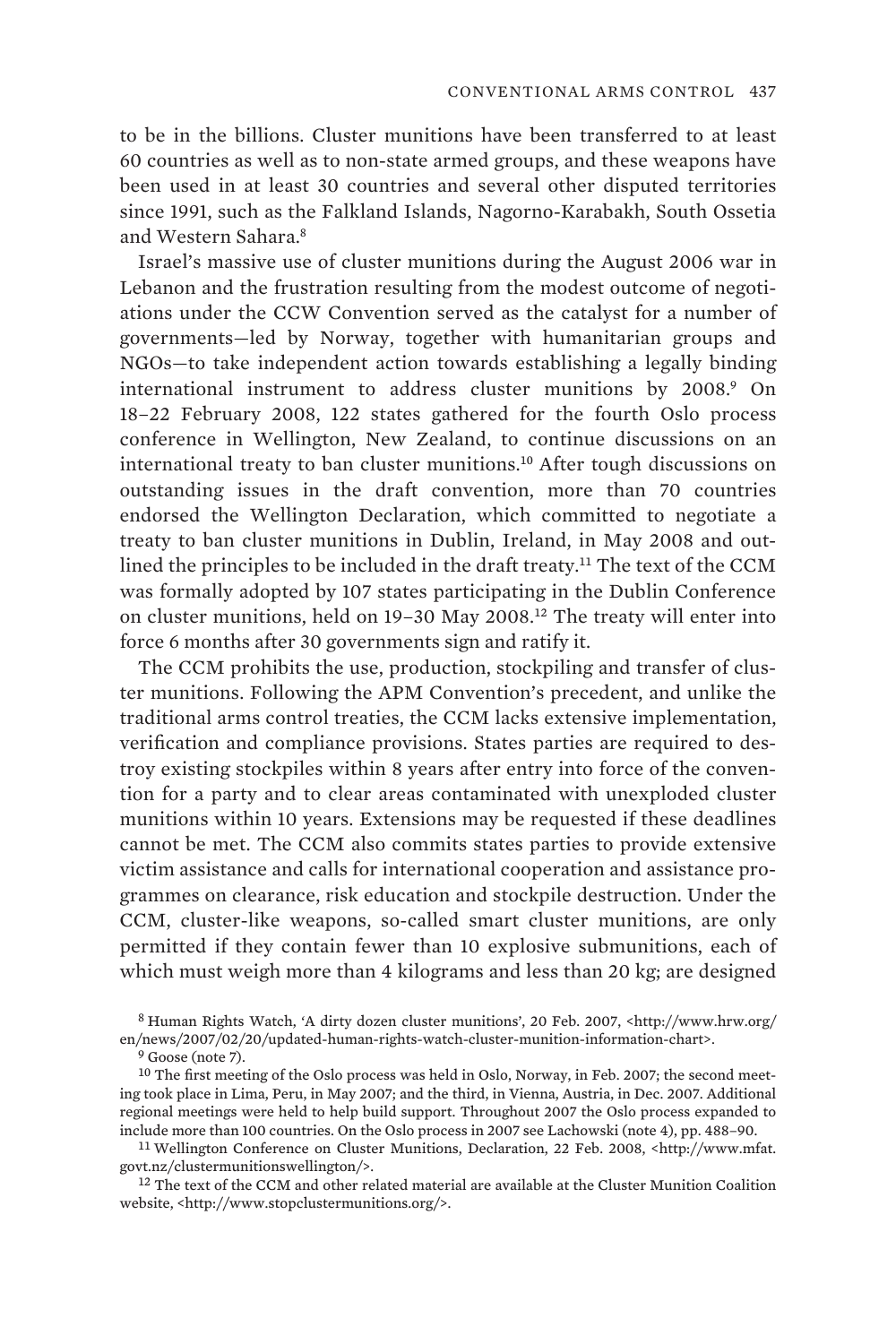to detect and engage a single target; and are equipped with an electronic self-destruct mechanism and an electronic self-deactivation feature.<sup>13</sup> The vast majority of the world's cluster munitions do not meet these requirements.

The convention's provisions on military cooperation and operations were among the most controversial issues in the negotiations. In the end, the CCM contained a provision to permit military cooperation and joint operations with states that are not party to the treaty and that may use cluster munitions, despite a separate provision that forbids states parties assisting in any activity prohibited under the convention. However, in such circumstances, parties are required to discourage the use of cluster munitions by non-party states. Another major issue related to the possibility of a transition period during which current possessor states could use cluster munitions. Ultimately, such a provision was not included in the convention.<sup>14</sup>

At the signing conference in Oslo, 94 states signed the Convention on Cluster Munitions, including dozens of former users, producers and stockpilers of the weapons.<sup>15</sup> Eighteen North Atlantic Treaty Organization (NATO) members, including the United Kingdom, France and Germany, signed the convention. Some of the most affected countries, such as Laos, Lebanon and Afghanistan, also signed. However, the main users, producers and stockpilers did not sign the convention, which remains its major shortcoming.

#### **The Certain Conventional Weapons Convention**

Separate from the CCM negotiations, states also continued discussions during 2008 in the framework of the CCW Convention.<sup>16</sup> The CCW framework involves major users, producers and stockpilers of cluster munitions, most notably Brazil, China, India, Israel, Pakistan, Russia and the United States. These states oppose banning cluster munitions and have thus far remained outside the CCM negotiations, preferring the CCW process instead. The challenge for such states is how to address the humanitarian impact of cluster munitions, 'while striking a balance between military and humanitarian considerations'.<sup>17</sup> The CCW Group of Governmental Experts

<sup>13</sup> Convention on Cluster Munitions (note 6), Article 2.

<sup>&</sup>lt;sup>14</sup> Key compromises made during the Dublin conference allow many NATO partners, notably the UK, to support the convention despite US pressure on and disagreement with the Oslo process. See also Abramson, J., '107 countries approve cluster munitions treaty', *Arms Control Today*, vol. 38, no. 6 (July/Aug. 2008).

<sup>15</sup> For a list of signatories as at 1 Apr. 2009 see annex A in this volume.

<sup>16</sup> Abramson, J., 'CCW considers limits on cluster munitions', *Arms Control Today*, vol. 38, no. 8 (Oct. 2008).

<sup>&</sup>lt;sup>17</sup> Since 2001 the humanitarian impact of cluster munitions has been discussed within the CCW framework's more general context of explosive remnants of war. The problem of cluster munitions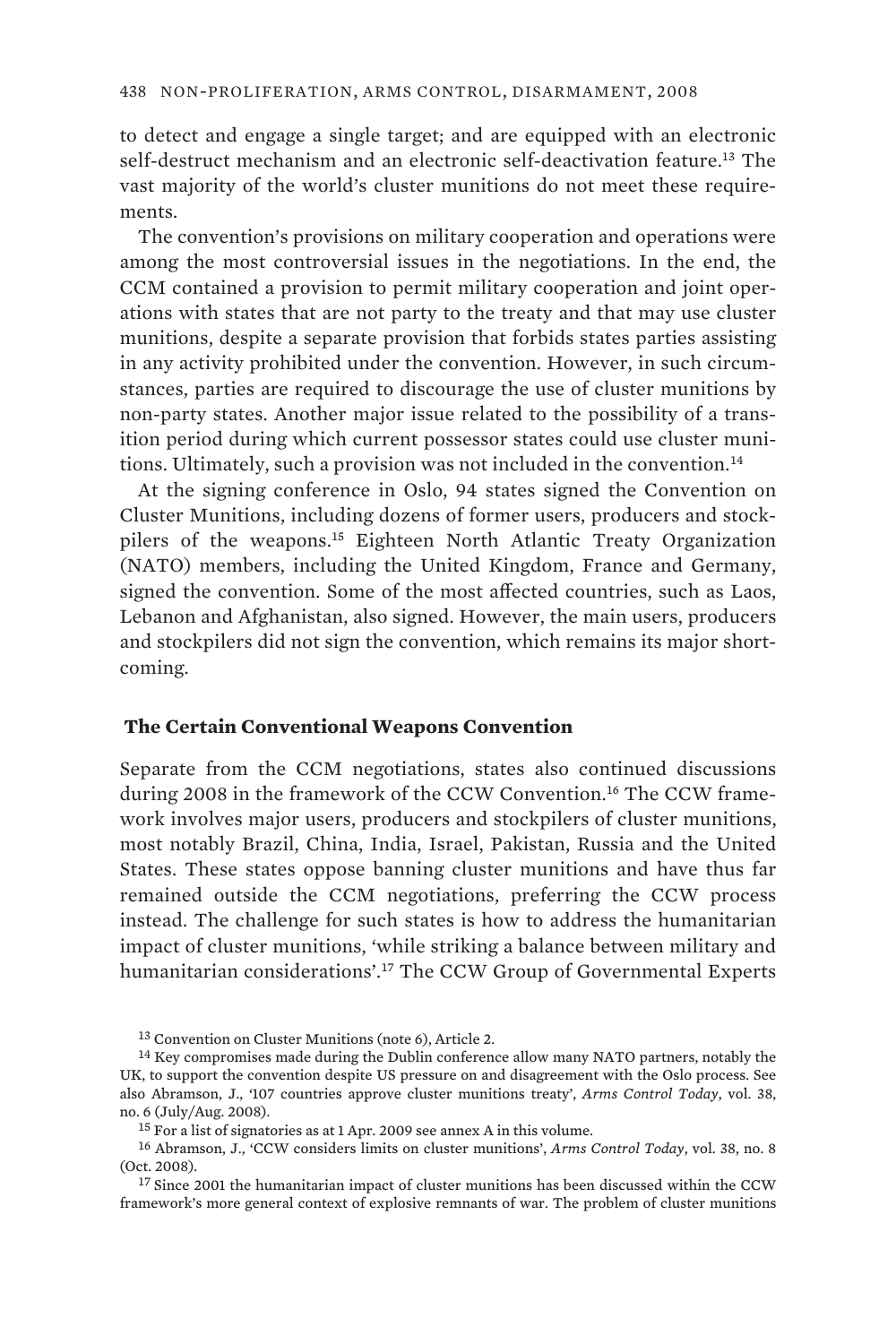on cluster munitions met several times in 2008 to consider possible limitations on the use of these weapons. Following the August 2008 Georgia– Russia conflict, discussions continued against the background of the alleged use of cluster munitions by both countries.<sup>18</sup> By the end of September a draft protocol text had been developed, but views on the need for and the content of a new protocol remained diverse. At the meeting of the High Contracting Parties to the CCW Convention in November 2008, the states parties were unable to reach consensus on the draft protocol text. Despite wide divergences on numerous issues, they decided to continue negotiations on a CCW instrument on cluster munitions in 2009.<sup>19</sup> The proposals under discussion would give states 13–20 years to phase out some cluster munitions, while allowing them to use, produce, stockpile and trade the remaining ones.<sup>20</sup>

The CCW Convention's considerations partially matched the US Government's policy and reflected the USA's preference for technological improvements over an outright ban. The USA maintains a stockpile of approximately 5.5 million cluster munitions containing an estimated 720 million submunitions.<sup>21</sup> In July 2008 the US Department of Defense (DOD) released a newly approved US policy on cluster munitions, setting more stringent standards for the weapons by 2018.<sup>22</sup> Claiming a clear military combat utility for these 'legitimate weapons', while also emphasizing a 'need to minimize the potential unintended harm to civilians and civilian infrastructure', the policy establishes a new technical norm for cluster munitions. The norm states that after 2018 the DOD will no longer use, sell or transfer cluster munitions that, after arming, result in more than 1 per cent unexploded ordnance across the range of intended operational

has been discussed by the CCW Convention's Group of Governmental Experts since June 2007. United Nations Office at Geneva, 'GGE sessions in 2007', <http://www.unog.ch/>.

<sup>&</sup>lt;sup>18</sup> Human Rights Watch alleges that both Georgia and Russia used cluster munitions during their conflict in Aug. 2008 and that explosive remnants from the weapons continue to threaten, injure and kill people. While the Georgian Defence Ministry acknowledged the use of cluster munitions, Russia has continued to deny its use of them, despite strong evidence to the contrary. Neither Georgia nor Russia participated in the CCM negotiation process. Human Rights Watch, 'Georgia: more cluster bomb damage than reported', Press release, 4 Nov. 2008, <http://www.hrw.org/english/docs/2008/ 1/04/georgi20134.htm>; and Cluster Munition Coalition, 'Cluster Munition Coalition condemns Georgian use of cluster bombs', Press release, 2 Sep. 2008, <http://www.stopclustermunitions.org/ news/?id=667>. On the conflict see chapter 2, section V, in this volume.

<sup>19</sup> Reportedly, states parties agreed to continue their negotiations on 'proposals' (instead of a 'protocol', which was objected to by Russia). Abramson, J., 'CCW fails to reach cluster munitions pact', *Arms Control Today*, vol. 38, no. 10 (Dec. 2008).

<sup>20</sup> Reuters, 'Main users of cluster bombs fail to agree pact', *International Herald Tribune*, 14 Nov. 2008.

<sup>21</sup> Human Rights Watch, 'Key facts on the United States' use, production, stockpiling, and transfer of cluster munitions', 25 June 2008, <http://hrw.org/english/docs/2008/06/25/global19192. htm>.

<sup>22</sup> US Department of Defense, 'Cluster munitions policy released', News Release no. 577-08, 9 July 2008, <http://www.defenselink.mil /releases/release.aspx?releaseid=12049>.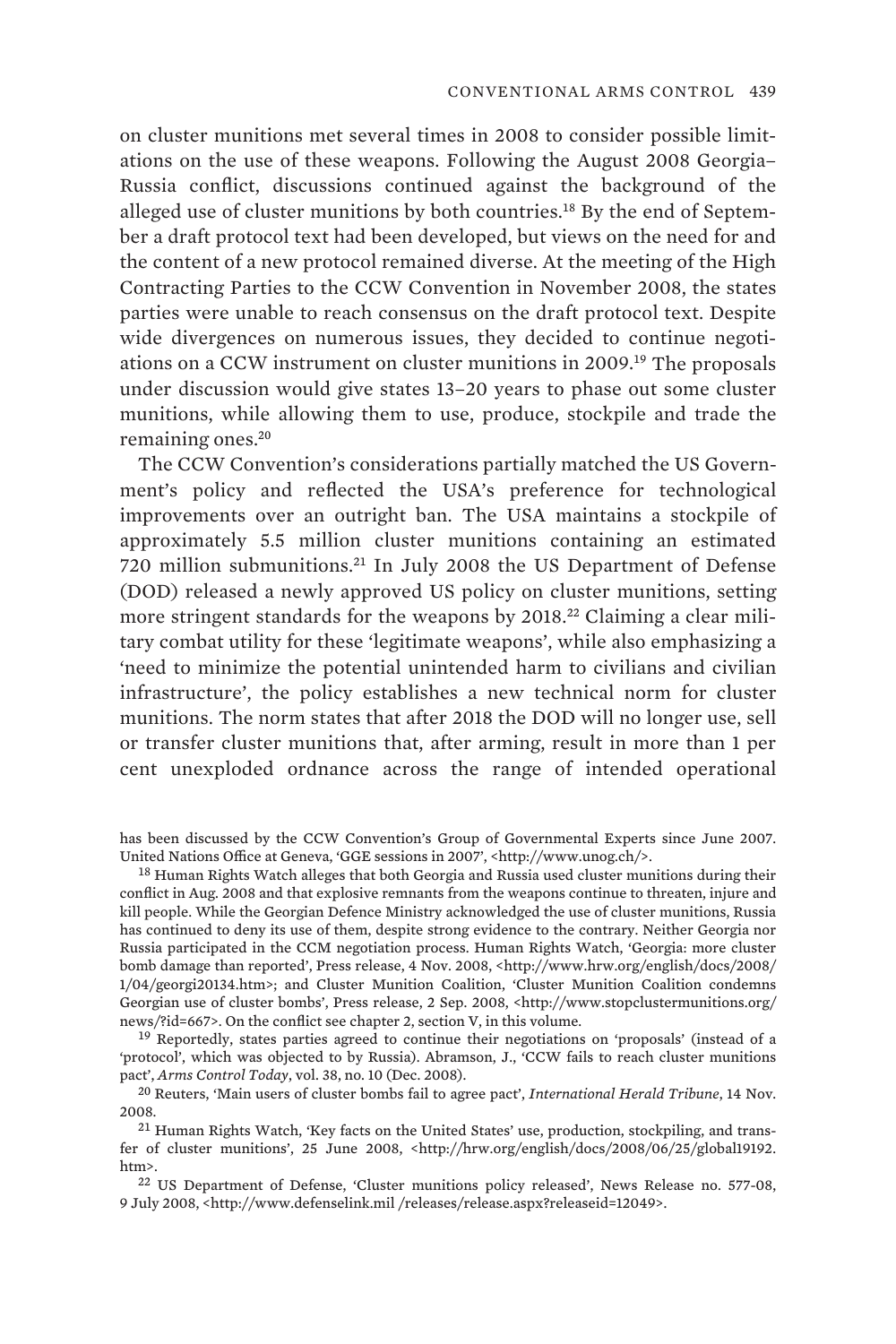environments. The US approach as well as the process to limit the use of cluster munitions within the CCW framework has been sharply criticized by humanitarian groups and proponents of the CCM as not going far enough.<sup>23</sup>

### *Explosive remnants of war*

The CCW Convention's Protocol V on Explosive Remnants of War recognizes the humanitarian problems caused by ERW and covers post-conflict remedial measures in order to minimize their occurrence, effects and the risk they pose. Fifty-one states parties were bound by the protocol as of December 2008.<sup>24</sup> To demonstrate their serious commitment to address the human suffering caused by ERW, the parties to Protocol V adopted a Plan of Action on Victim Assistance at the Second Conference of the High Contracting Parties to Protocol V, held on 10–11 November 2008. The conference aimed to strengthen the protocol's humanitarian core. The Final Document of the conference also contains decisions on procedural matters<sup>25</sup>

## **The Anti-Personnel Mines Convention**

The 1997 APM Convention prohibits its 156 states parties from using, producing, stockpiling or transferring APMs. Although some key current and past producers and users of landmines—including China, India, Pakistan, Russia and the USA—have not signed the convention, it is in many respects regarded as one of the most successful multilateral conventional arms control agreements of recent times. Each state party to the convention is required to destroy its stockpile of APMs within 4 years and to clear all mined areas under its jurisdiction or control within 10 years. More than 42 million APMs have been destroyed under the APM Convention by a total of 83 states parties that have completed the destruction of their stockpiles. Whereas about 15 million APMs remain to be destroyed by six to eight parties to the convention, an estimated 160 million APMs are stock-

<sup>23</sup> Cluster Munition Coalition, 'U.S. out of step with allies with hollow "new" cluster bomb policy', Press release, 8 July 2008, <http://www.stopclustermunitions.org/news/?id=420>. A diplomatic source reportedly blamed core supporters of the CCM for intransigence, thus making it impossible to agree on the proposed text that would allegedly have placed restrictions on 95% of all stockpiles of cluster munitions. Abramson (note 19).

<sup>24</sup> As of 31 Dec. 2007 this number was 36. For a list of parties to Protocol V see annex A in this volume.

<sup>25</sup> In July 2008 experts from the states parties met to evaluate the protocol's first year of operation, including different substantive aspects of its implementation (clearance of ERW, cooperation and assistance and requests for assistance, generic electronic template, national reporting, generic preventive measures and victim assistance), to prepare and to report their findings to the Second Conference of the High Contracting Parties to Protocol V. The Final Document of the conference and the expert's reports are available at <http://www.unog.ch/>.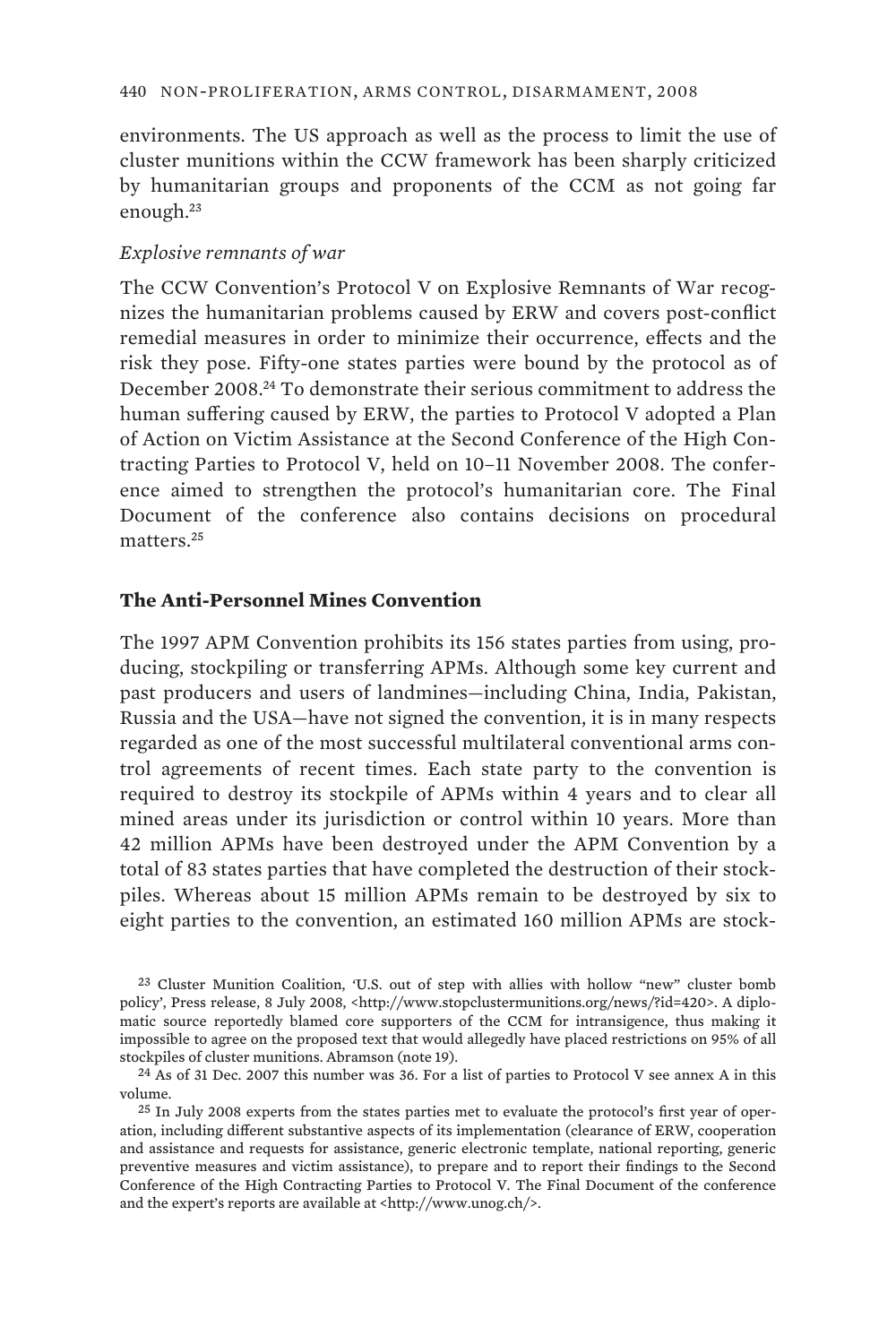piled by non-party states.<sup>26</sup> Myanmar and Russia, both non-parties to the convention, continued to use APMs in 2008, as did non-state armed groups in at least nine countries.<sup>27</sup>

In 2008 Afghanistan, Burundi and Sudan finished their stockpile destruction. Three states parties—Belarus, Greece and Turkey—all with large stockpiles of APMs, failed to meet their 1 March 2008 destruction deadlines, putting them in non-compliance with the convention. The APM Convention has no provision for extending its Article 4 stockpile destruction deadlines.

Several other parties with 2009 clearance deadlines under Article 5 may not meet their 10-year clearance requirements. Fifteen parties have submitted requests for an extension of their deadlines for completing the destruction of APMs in mined areas. The duration of the sought-for extensions varies from 1 to 10 years.<sup>28</sup> At the Ninth Meeting of the States Parties to the APM Convention, which took place in Geneva on 24–28 November 2008, mine clearance extension deadlines were granted to all 15 requesting countries<sup>29</sup>

The most common reasons given by governments for lagging behind their clearance schedules are shortages of financial resources, trained personnel and proper equipment as well as environmental, logistical and technical problems. Several states also cited the severity of their landmine problem or poor survey data that impedes the successful completion of their obligations. Some parties blame poor relations with neighbours or the presence of hostile rebel groups inside their borders for delaying the clear-

26 The states parties Ukraine (6.45 million APMs), Belarus (3.37 million), Turkey (2.5 million), Greece (1.6 million), Kuwait (87 582) and Indonesia (10 894) have yet to destroy their stockpiles. It is not clear if Ethiopia and Iraq have stockpiles of APMs. The vast majority of stockpiled APMs belong to states not party to the APM Convention: China (*c*. 110 million), Russia (*c*. 24.5 million), the USA (10.4 million), Pakistan (*c*. 6 million) and India (4–5 million). International Campaign to Ban Landmines, *Landmine Monitor Report 2008: Toward a Mine Free World* (Mines Action Canada: Ottawa, 2008), pp. 8–9.

<sup>27</sup> Though declining, the use of APMs by non-state armed groups takes place in more countries than the use by government forces. International Campaign to Ban Landmines (note 26), p. 5.

28 According to Article 5 of the APM Convention, states parties may submit a request for an extension of the deadline for completing the destruction of APMs to a Meeting of the States Parties or a review conference prior to their deadlines, for a period of up to 10 years. States requesting extensions are supposed to explain why they will be unable to meet their obligation and outline plans and new timelines for finishing the task. States that requested such extensions are Bosnia and Herzegovina, Chad, Croatia, Denmark, Ecuador, Jordan, Mozambique, Nicaragua, Peru, Senegal, Thailand, the UK, Venezuela, Yemen and Zimbabwe. The extension requests by the UK and Venezuela, in particular, were sharply criticized because neither conducted any demining operations before the expiry of their 10-year deadline. International Campaign to Ban Landmines (note 26); and International Campaign to Ban Landmines, 'States must keep their word to landmine survivors and mine-affected communities: ninth meeting of the states parties to the Mine Ban Treaty opens in Geneva today', Press release, 24. Nov. 2008, <http://www.icbl.org/news/9msp\_pressrelease>.

29 International Campaign to Ban Landmines, 'Mine-affected states given clearance extensions but told to work urgently: ninth meeting of the states parties to the Mine Ban Treaty concluded in Geneva today', Press release, 28 Nov. 2008, <http://www.icbl.org/news/pr28nov08>.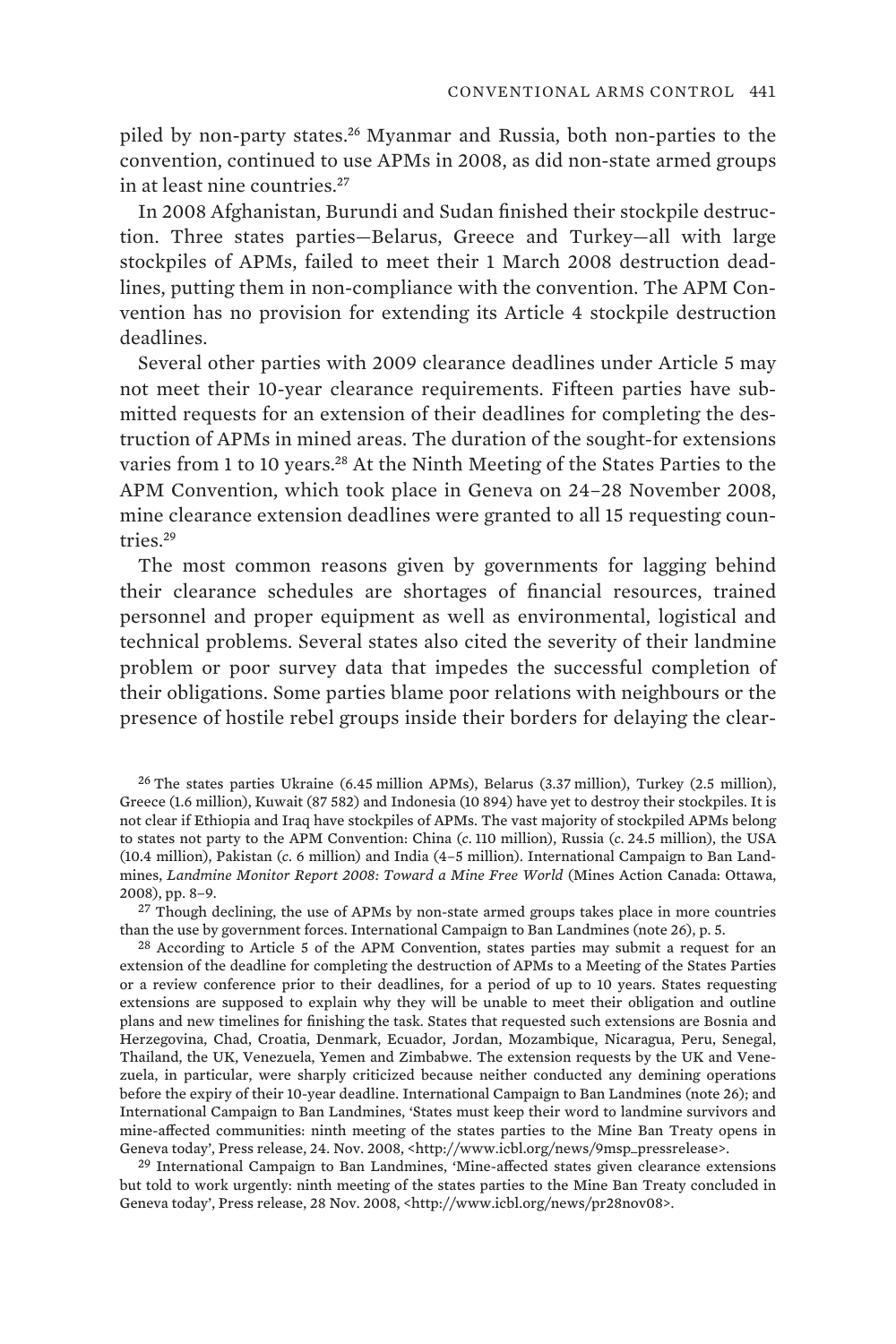ing. According to the International Campaign to Ban Landmines, the need for an extension could have been avoided in numerous instances by more efficient demining and earlier action to mobilize additional demining capacity and international financial support.<sup>30</sup>

In 2004 the First Review Conference of the APM Convention adopted the Nairobi Action Plan, which declares that 'successfully meeting these deadlines will be the most significant challenge to be addressed in the coming five years and will require intensive efforts by mine-affected States Parties and those in a position to assist them'.<sup>31</sup> The Second Review Conference of the APM Convention will take place in Cartagena, Colombia, in November 2009 to evaluate the progress in meeting its goals and to review the operation and status of the convention.

## III. European arms control

The 1990 Treaty on Conventional Armed Forces in Europe remains by far the most elaborate conventional arms control regime worldwide. Acclaimed as the cornerstone of European security, it has also inspired regional arms control solutions in the Western Balkans and Central Asia.<sup>32</sup>

The CFE Treaty was built on a bipolar concept of an equilibrium of armed forces between NATO and the now defunct Warsaw Treaty Organization in its Atlantic-to-the-Urals zone of application. It sets equal ceilings on major categories of heavy conventional armaments and equipment (treaty-limited equipment, TLE) of the two groups of states. The 1999 Agreement on Adaptation of the CFE Treaty would discard the bipolar concept to better respond to geopolitical shifts and new security circum-

<sup>30</sup> International Campaign to Ban Landmines, 'Article 5 deadline extension requests', Fact sheet, June 2008, <http://www.icbl.org/lm/factsheets/>. See also Boese, W., 'Some countries to miss mine treaty deadlines', *Arms Control Today*, vol. 38, no. 1 (Jan./Feb. 2008); and United Nations Office at Geneva, 'Meeting of the States Parties to the Convention on the Prohibition of the Use, Stockpiling, Production and Transfer of Anti-Personnel Mines and on Their Destruction', APLC/MSP.8/2007/6, 30 Jan. 2008, pp. 13–19.

<sup>31</sup> 'Ending the suffering caused by anti-personnel mines: Nairobi Action Plan 2005–2009', Nairobi Summit on a Mine-Free World, 29 Nov.–3 Dec. 2004, section III, reproduced in *From Ottawa to Nairobi and Beyond* (Geneva Interantional Centre for Humanitarian Demining: Geneva, June 2005), pp. 35–47.

<sup>32</sup> On Western Balkan arms control see below. The 1997 Central Asian arms control agreement reached by the Shanghai Five (China, Russia, Kazakhstan, Kyrgyzstan and Tajikistan) suffers from a lack of public transparency and scrutiny. It was reported that by spring 2008, 19 inspections had been carried out at the Chinese sites along the Eastern part of the border between China and Russia. During the same period Russia received 20 Chinese inspection groups at its sites. In the Western part of the zone governed by the agreement, there were 17 inspections of the Chinese sites, while Russia and the 3 Central Asian states (the 'joint side') received 17 Chinese inspection groups. Verchenko, V., 'On the experience of the implementation of the agreements on military confidence building measures and reduction of the armed forces in border area with China', Seminar on aspects of implementation of the Vienna Document 1999, Berlin, 11–13 Mar. 2008, <http://www.auswaer tiges-amt.de/diplo/de/Aussenpolitik/Themen/Abruestung/KonvRueKontrolle/Resuemees/Verchenko. pdf>.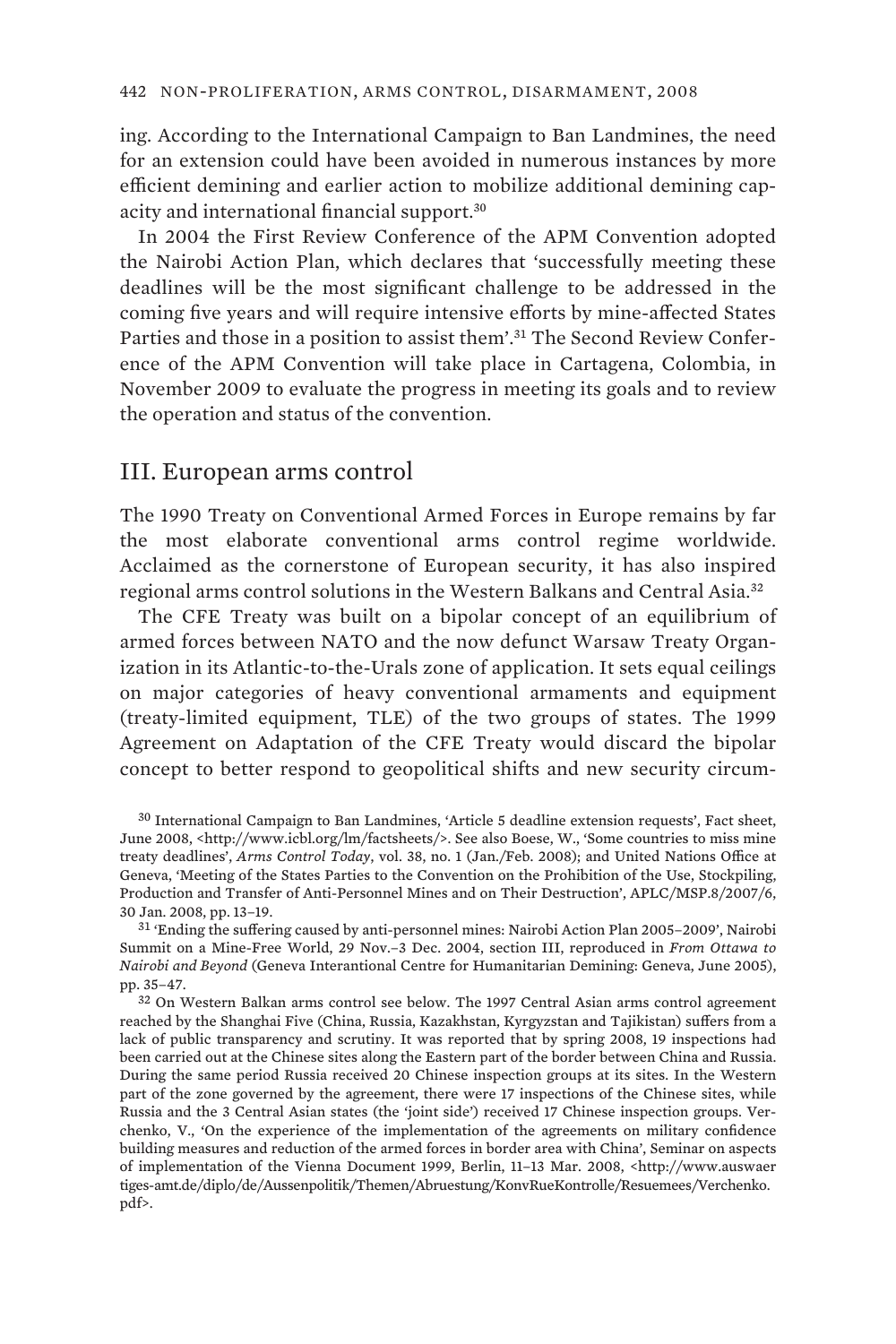stances and requirements.<sup>33</sup> However, the agreement has not entered into force because of the refusal of the NATO members and other states parties to ratify it until Russia complies with the commitments it made at the 1999 OSCE Istanbul Summit.<sup>34</sup> Of the 30 parties to the CFE Treaty, only Belarus, Kazakhstan, Russia and Ukraine have ratified the Agreement on Adaptation.<sup>35</sup> The original CFE Treaty and the associated agreed documents and decisions therefore continue to be binding on all parties, although Russia 'suspended' its implementation of the CFE Treaty in December 2007.

The situation of the CFE Treaty and its repercussions for security in Europe was the main focus of one of the three sessions of the OSCE's Annual Security Review Conference in early July. The relevance of the CFE Treaty in Europe was reconfirmed by almost all the participants. It was pointed out that the major cause of the current crisis for the CFE Treaty was the enlargement of the European Union (EU) and NATO and their globalized security agendas, which have resulted in their growing engagement outside (and at the cost of) the OSCE. With Russia increasingly focused on its region, which overlaps with Europe, a new kind of 'asymmetry of strategic perspective' has been created that can and does lead to misperceptions and mistrust.<sup>36</sup> A variety of proposals and suggestions concerning CFE and CSBM issues were made, most of them not new, ranging from cyber security to adapting the OSCE tools in order to meet new and asymmetric threats.<sup>37</sup> The conclusions drawn demonstrated a measure of helplessness due to the diverging outlooks of the main protagonists-Russia and NATO.<sup>38</sup>

34 OSCE, 'Istanbul Summit Declaration', 17 Nov. 1999, paras. 15–19; and OSCE, 'Final act of the Conference of the States Parties to the Treaty on Conventional Armed Forces in Europe', 17 Nov. 1999, Annex 14. These texts are reproduced in *SIPRI Yearbook 2000* (note 33), pp. 642–46; and OSCE, 'Istanbul Document 1999', <http://www.osce.org/item/15853.html>, pp. 46-54, 236-59. Russia has failed to implement the following Istanbul commitments: (*a*) to close the Gudauta base in Abkhazia, Georgia; (*b*) to withdraw all Russian troops from Moldova's Trans-Dniester region; and (*c*) to eliminate its stocks of ammunition and military equipment in the Trans-Dniester region. The states parties to the CFE Treaty have also not agreed how to treat the Russian peacekeepers in Georgia and Moldova.

35 However, Ukraine has not deposited its instrument of ratification with the treaty depositary.

36 OSCE, 'Draft statement by Alyson J. K. Bailes, University of Iceland, in session 2, 2 July 2008', 2008 Annual Security Review Conference, Vienna, 1–3 July 2008, document PC.DEL/490/08/Rev.1, 3 July 2008.

37 OSCE, 'Chair's report: working session II: the present state of arms control arrangements, CSBMs and the security dialogue in the OSCE area', 2008 Annual Security Review Conference, Vienna, 1–2 July 2008, document PC.DEL/646/08, 18 July 2008.

38 Kobieracki, A., 'Speaking notes', 2008 Annual Security Review Conference, Vienna, 1–2 July 2008, document PC.DEL/523/08, 23 June 2008.

<sup>33</sup> For a summary and other details of the agreement see annex A in this volume. For the text of the CFE Treaty as amended by the Agreement on Adaptation see *SIPRI Yearbook 2000: Armaments, Disarmament and International Security* (Oxford University Press: Oxford, 2000), pp. 627–42.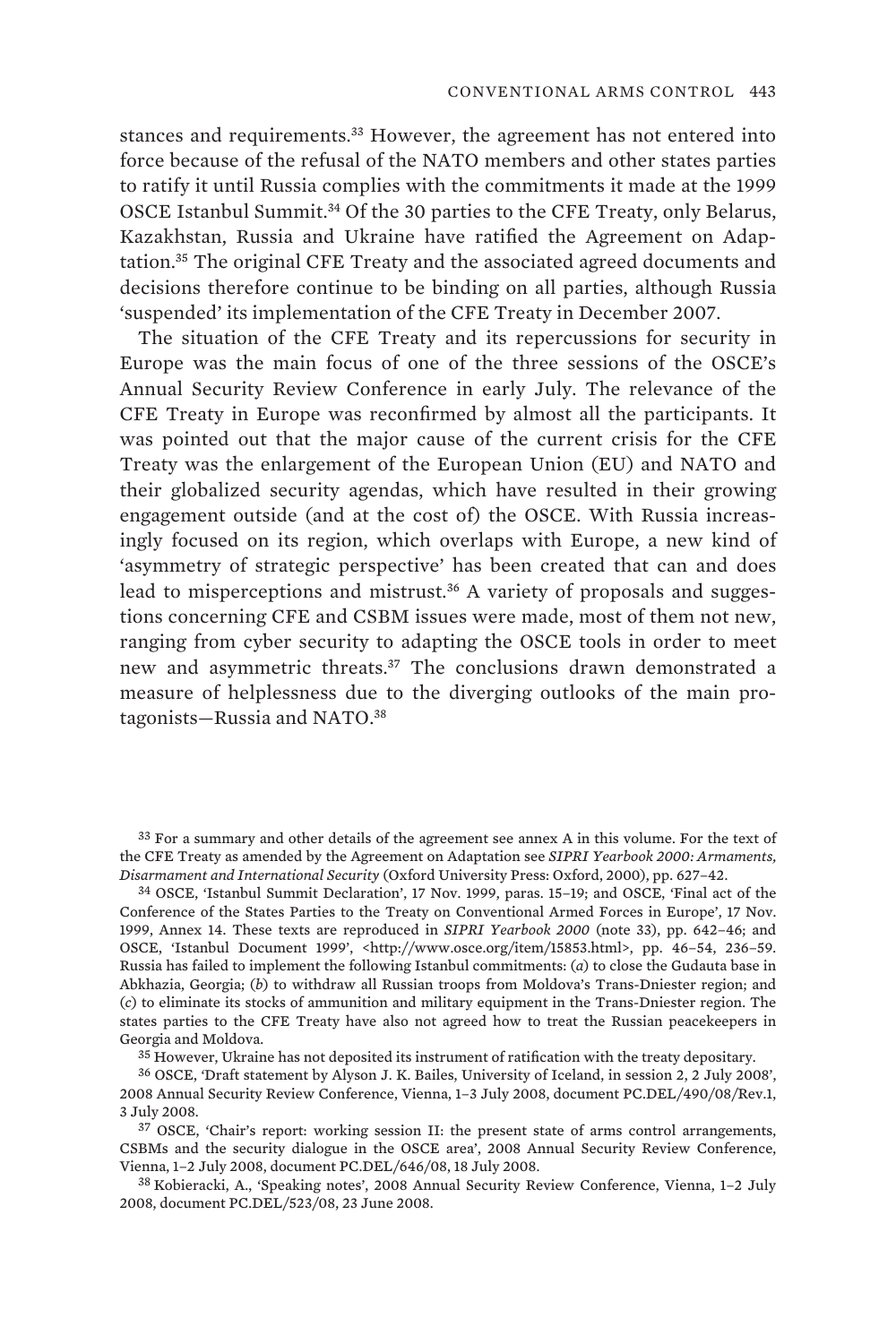## **The CFE Treaty regime in abeyance**

On 12 December 2007 Russia declared that it will not be bound by restrictions on the number of its TLE. However, Russia stated that it did not have plans for the build-up or concentration of TLE on its borders and reiterated its readiness to continue a 'result-oriented' dialogue on the CFE Treaty.<sup>39</sup>

Apart from treaty-related motives, Russia pointed to the broader context of the balance of forces between itself and the USA and NATO: the continuing NATO enlargement process; the progressing US military base and missile defence plans in Central and Eastern Europe; and the ongoing encroachment on Russia's 'near abroad' (Georgia and Moldova). Various factors apparently led Russia to sacrifice the arms control guarantees and benefits of the CFE Treaty to its broader strategic and political interests outside the regime. These included recognition of Kosovo's independence by a large number of Western states, the Georgian and Ukrainian NATO membership bids, NATO's membership invitations to Albania and Croatia in the spring of 2008, Ukraine's demands concerning the removal of Russia's Black Sea Fleet from the Sevastopol naval base by 2017, and other controversies.

Reactions to Russia's decision varied. The NATO states found it either baseless or treated it as a breach of the CFE Treaty and sought to persuade Russia to reverse the decision while trying to engage it in implementation of the treaty. The NATO and other states parties continued to provide information under the treaty provisions and repeatedly requested to conduct inspections on Russia's territory despite its consistent refusals.<sup>40</sup> All the other states parties pledged to continue, until further notice, to observe without restriction all the rights and obligations under the CFE Treaty. Germany, Hungary and the UK made presentations in the CFE Joint Consultative Group (JCG) on various aspects of the treaty's contribution to stability and security in Europe.<sup>41</sup> Many parties advocated the 'parallel actions' approach that had been proposed by the Western states in the autumn of 2007—step-by-step ratification of the Agreement on Adaptation

39 Russian Ministry of Foreign Affairs, 'Statement regarding suspension by Russian Federation of Treaty on Conventional Armed Forces in Europe (CFE Treaty)', 12 Dec. 2007. On the circumstances and rationale behind Russia's decision see Lachowski (note 4), pp. 472–82.

40 E.g. the USA has repeatedly claimed that neither customary international law—especially the concept of *in plus stat minus* as invoked by Russia ('the greater includes the lesser', i.e. that a right to unilaterally withdraw implies a right to unilaterally suspend the operation of a treaty)—nor the CFE Treaty and associated documents provide a basis for Russia's 'suspension' of the implementation of the treaty. In turn, Russia has argued that the Western accusations of 'illegitimacy' of the step it took are unsubstantiated on the ground of customary international law.

41 During 2007–2008, a series of 'Berlin Seminars on Conventional Arms Control' under the auspices of the German Federal Ministry for Foreign Affairs was held to discuss and promote the topic among experts and diplomats from the interested OSCE countries. See <http://www.auswaertigesamt.de/diplo/en/Aussenpolitik/Themen/Abruestung/KonvRueKontrolle/BerlinerSeminare.html>.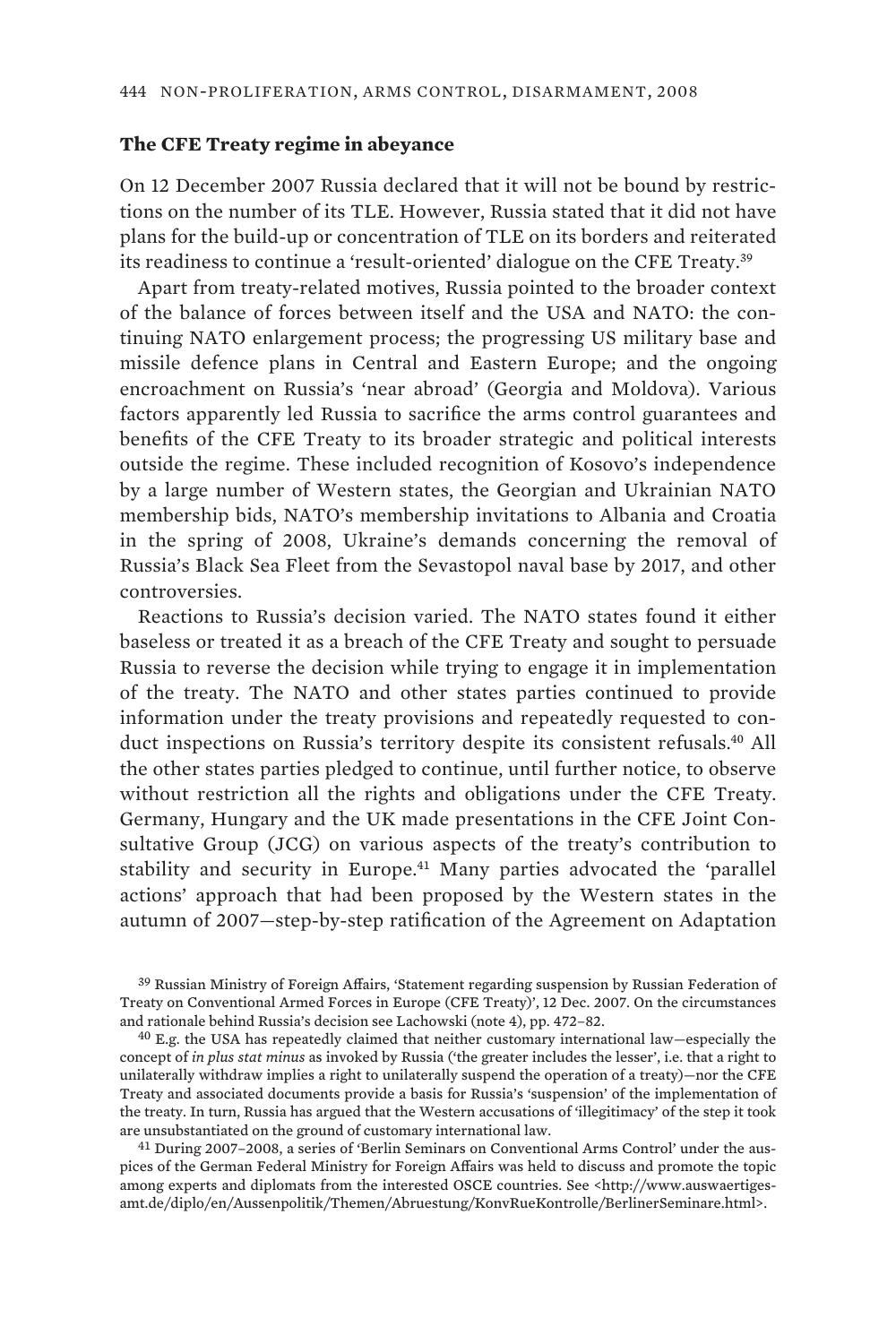accompanied by the consistent implementation of Russia's Istanbul commitments.

Ukraine sought clarification from Russia regarding the number of Russian Black Sea Fleet armaments deployed on its territory under the Russian–Ukrainian agreement of 28 May 1997 on the division of the fleet and the former Soviet republics' joint declaration of 1992.<sup>42</sup> Referring to the precedent of 1992, Belarus tried to persuade others to adopt provisional application of the Agreement on Adaptation or some of its provisions pending its official entry into force.<sup>43</sup> Russia advocated that proposal as one of the elements of a future 'package solution'. This, however, was rejected by other parties as incompatible with its suspension of the CFE Treaty. Belarus also unsuccessfully sought 'concrete work' in the JCG to elaborate a package of specific measures aimed at increasing the viability of the treaty and getting it ready upon the entry into force of the Agreement on Adaptation.<sup>44</sup> Another problem arose when Russia, which had earlier ratified the Agreement on Adaptation, demanded that other states ratify another, modified agreement (without flank limitations).

Four rounds of talks between the two main powers—Russia and the USA—failed to bring about tangible results in 2008. As it had done in 2007, Russia provided aggregated information regarding its TLE at the end of 2008; this, however, lacked the highly detailed and comprehensive character of CFE data exchanges that are required by the treaty. At the Helsinki OSCE Ministerial Council in December, in an attempt to keep the treaty regime alive, the German Foreign Minister, Frank-Walter Steinmeier, invited high-ranking experts from CFE countries to Germany to facilitate a 'new beginning'.<sup>45</sup> At the same time, NATO warned that the suspension 'cannot last indefinitely'.<sup>46</sup>

44 Joint Consultative Group, Permanent delegation of the Republic of Belarus in the OSCE, the JCG and the OSCC, Statement at the meeting of the Joint Consultative Group, document JCG.DEL/ 19/08, 29 Apr. 2008.

45 OSCE, 'Speech by Federal Foreign Minister Dr Frank-Walter Steinmeier at the OSCE Ministerial Council in Helsinki on 4 Dec. 2008', document MC.DEL/14/08, 4 Dec. 2008.

46 NATO, 'Final communiqué: Meeting of the North Atlantic Council at the level of foreign ministers held at NATO Headquarters, Brussels', Press Release (2008)153, 3 Dec. 2008, <http://www. nato.int/docu/pr/2008/p08-153e.html>. The Russian Foreign Ministry spokesman called the NATO Dec. 2008 communiqué 'nothing truly new'. Russian Ministry of Foreign Affairs, 'Response by Russian MFA spokesman Andrei Nesterenko to a media question relating to position set out by NATO Council on the Treaty on Conventional Armed Forces in Europe', document 1984-08-12-2008, 8 Dec. 2008.

<sup>42</sup> Reportedly, Russia informed Ukraine that the suspension does not cover the Russian obligations under both accords. Joint Consultative Group, Delegation of Ukraine, Statement, document JCG.JOUR/657, 8 Apr. 2008, annex 6.

<sup>&</sup>lt;sup>43</sup> It was argued that the Belarus-sponsored provisional application is not compatible with the short-lived 'precedent' of 1992 in legal and political terms. The German delegation indicated that while nearly all states parties adhere de facto to the provisions concerning the future territorial ceilings, national laws for the implementation of the CFE Treaty remain in effect and cannot be substituted by administrative decisions.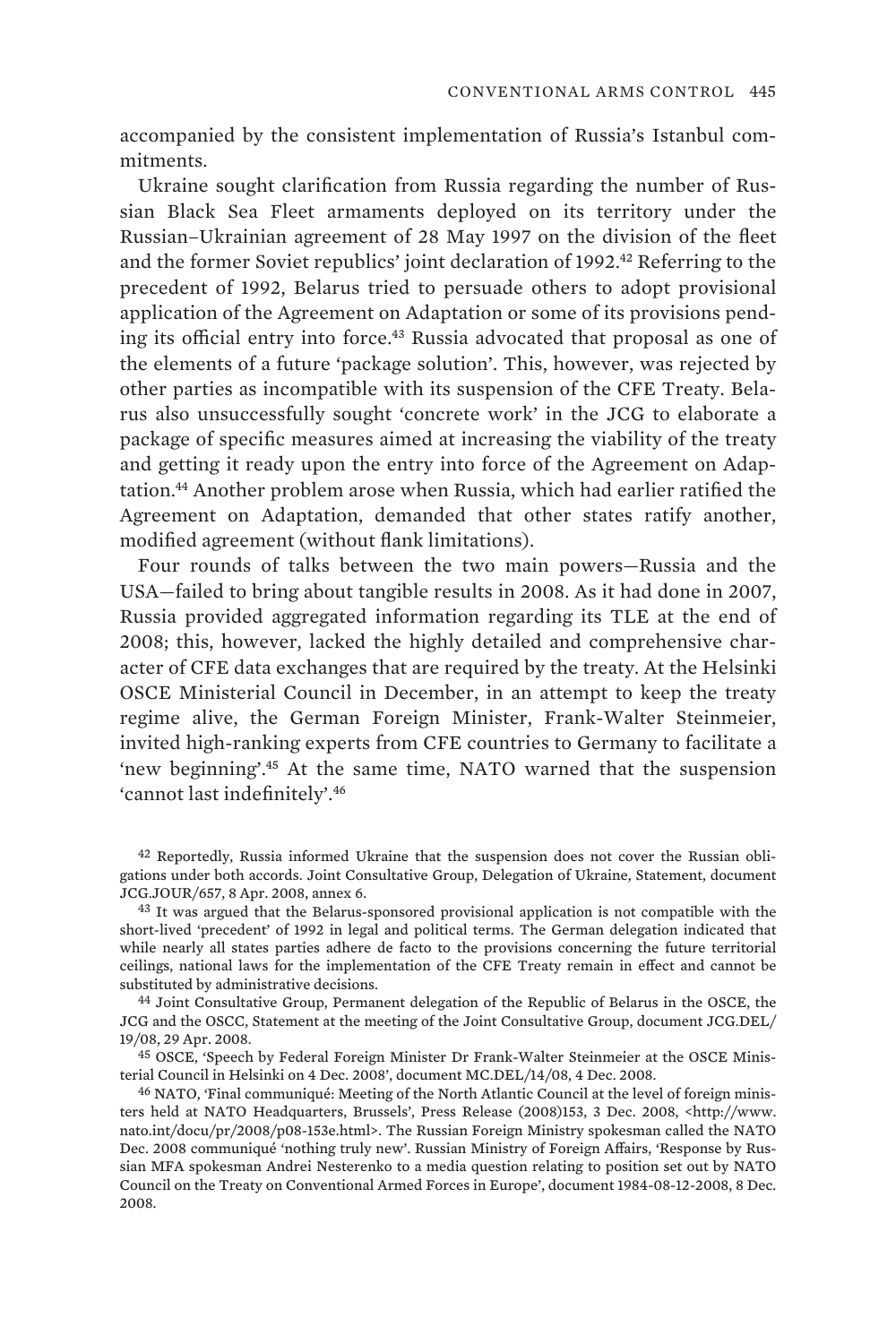Russia's President Dmitry Medvedev proposed to hold a mid-2009 European summit to elaborate a legally binding treaty on European security, but as 2008 ended it remained unclear whether this would address the issue of the CFE Treaty itself.<sup>47</sup>

#### *NATO's parallel actions package*

In autumn 2007 the Western states proposed a 'package of parallel actions'.48 In 2008, NATO's North Atlantic Council (NAC) offered a twostage plan to address the concerns of all CFE states: the entry into force of the adapted treaty and subsequent review of the changes made since 1999.<sup>49</sup>

During the first stage, outstanding issues related to Russian forces and facilities in Georgia and Moldova would be resolved in tandem with the NATO states moving forward on ratification of the Agreement on Adaptation.<sup>50</sup> Both sides would request that all states parties make a political commitment to act in a manner consistent with the 'object and purpose' of the adapted treaty until its entry into force. All equipment ceilings would also be observed. Estonia, Latvia, Lithuania and Slovenia—the NATO member states that are not parties to the CFE Treaty—would pledge their readiness to request accession to the adapted CFE Treaty regime as soon as it enters into force. Having consulted with NATO allies, they would enter into discussions with all states parties on the conditions for their accession. The term 'substantial combat forces', the bone of contention between NATO and Russia in the context of military restraint, would also be defined.<sup>51</sup> During the second stage, once the Agreement on Adaptation

48 See Lachowski (note 4), pp. 479.

49 NATO, NAC Statement on CFE, Press release 2008(047), 28 Mar. 2008, <http://www.nato.int/ docu/pr/2008/p08-047e.html>.

50 The use of the phrase 'to resolve outstanding issues' in the context of Georgia and Moldova raised speculation that NATO might have dropped its demand for the full withdrawal of Russian troops from both countries. Socor, V., 'NATO summit sends ambiguous message on Russian troops in Moldova and Georgia', *Eurasia Daily Monitor*, 11 Apr. 2008.

51 The term was first used in the NAC statement of 14 Mar. 1997 regarding deployments in new NATO member states. Later it was included and complemented in the NATO–Russia Founding Act of 27 May 1997 and in NATO's 'Statement on CFE', 8 Dec. 1998, Press Release M-NAC-D-2(98)141, <http://www.nato.int/docu/pr/1998/p98-141e.htm>.

<sup>47</sup> President Medvedev has announced that 'it would be good to establish basic arms control parameters and reasonable limits on military construction. Also needed are new cooperation procedures and mechanisms in areas such as WMD proliferation, terrorism and drug trafficking.' See Medvedev, D., President of the Russian Federation, Speech at World Policy Conference, Evian, France, 8 Oct. 2008, <http://www.kremlin.ru/eng/sdocs/speeches.shtml>. Earlier, at the meeting in Berlin in June, Medvedev proposed a new security pact based on the rule of international law and a comprehensive resolution of the security indivisibility and arms control issues, and non-use of force. Medvedev, D., President of the Russian Federation, Speech at meeting with German political, parliamentary and civic leaders, Berlin, 5 June 2008, <http://www.kremlin.ru/eng/sdocs/speeches.shtml? stype=82912>. In Feb. 2009 the Russian Deputy Foreign Minister, Alexander Grushko, stated that the arms control section of a new European security treaty will not in any way replace the CFE Treaty. OSCE, Joint Meeting of the Forum for Security Cooperation and Permanent Council, document FSC-PC.DEL/9/2009, 18 Feb. 2009.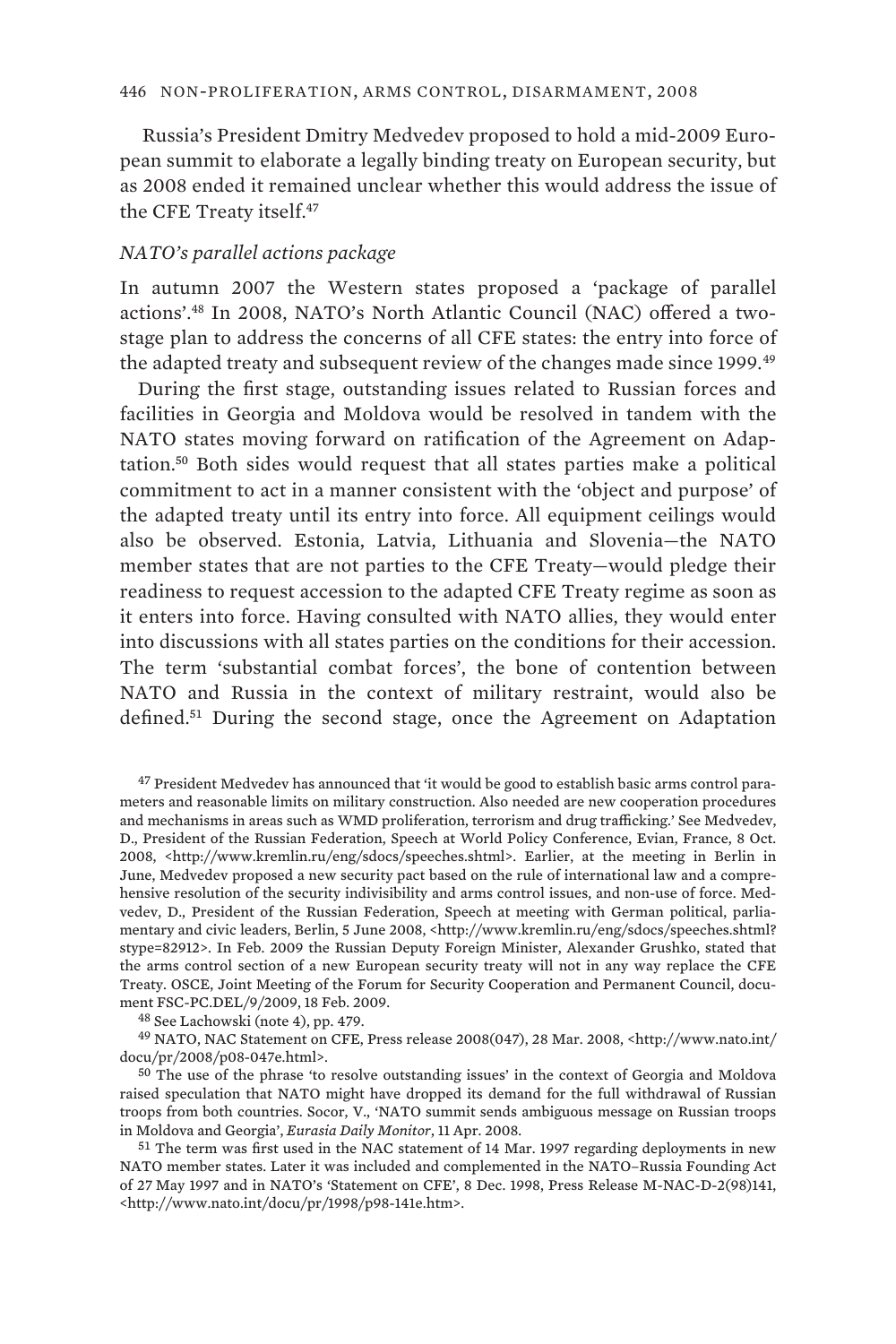entered into force, NATO has promised to review the operation of the adapted treaty regime with Russia and other parties—particularly changes, where possible, to the level of equipment ceilings. This would enable Russia and other parties to raise their concerns about specific elements of the new regime.

The Bucharest NATO summit declaration endorsed the NAC proposal.<sup>52</sup> It reiterated NATO's commitment to the viability of the CFE Treaty regime as previously expressed in its 2006 Riga summit declaration, its final statement at the June 2007 CFE Extraordinary Conference and in subsequent announcements by NATO allies.<sup>53</sup>

Russia cautiously welcomed some elements of the NATO proposal, particularly those regarding the levels of forces, the future accession to the CFE Treaty regime of non-CFE NATO states and the promise to define 'substantial combat forces'. However, the conditions concerning Georgia and Moldova were again rejected. Russia called on the states parties to ratify the Agreement on Adaptation and adopt the 'additional measures' proposed by Russia at the June 2007 CFE Extraordinary Conference.<sup>54</sup> In May the Chief of the General Staff of the Armed Forces of the Russian Federation, Army General Yury Baluyevsky, demanded at the annual meeting of the NATO–Russia Council that, as a way out of the CFE stalemate, Russia be allowed to abolish its flank limitations. The proposal, however, was not submitted as an official document.<sup>55</sup> In December 2008 Russia hinted that it would expect the future package solution to be equitable, indivisible and concrete, particularly with regard to the definition of substantial combat forces, the conditions for accession to the adapted treaty of

52 NATO, 'Bucharest Summit Declaration issued by the Heads of State and Government participating in the meeting of the North Atlantic Council in Bucharest on 3 April 2008', Press Release (2008)049, 3 Apr. 2008, <http://www.nato.int/docu/pr/2008/p08-049e.html>, para. 42.

53 NATO, 'Riga Summit Declaration issued by the Heads of State and Government participating in the meeting of the North Atlantic Council in Riga on 29 November 2006', Press Release (2006)150, 29 Nov. 2006, <http://www.nato.int/docu/pr/2006/p06-150e.htm>, para. 42; and CFE Extraordinary Conference, Delegation of Italy, Statement, 15 June 2007, <http://www.nato.int/update/2007/ 06-june/e0615a.html>.

54 Russian Ministry of Foreign Affairs, 'Russian MFA Information and Press Department commentary on NATO's statement on Treaty on Conventional Armed Forces in Europe (CFE)', document 433-01-04-2008, 1 Apr. 2008. For discussion of the Russian proposals in 2007 see Lachowski (note 4), pp. 476–79.

55 In the Russian media the proposal was presented as extending flank limitations onto the whole European territory of Russia. Baluyevsky argued that NATO would retain its military superiority, even if Russia were allowed to abolish its flank limitations and pointed to Georgia's rapidly growing armed forces and its 'provocative actions' vis-à-vis the separatist entities of Abkhazia and South Ossetia as the rationale behind the Russian demand. Centre for European Security, 'Digest "NATO, EU, OSCE in headline news of World Wide Web, June of 2008"', 10 July 2008, <http://www. europeansecurity.ru/news/06.08e.asp>.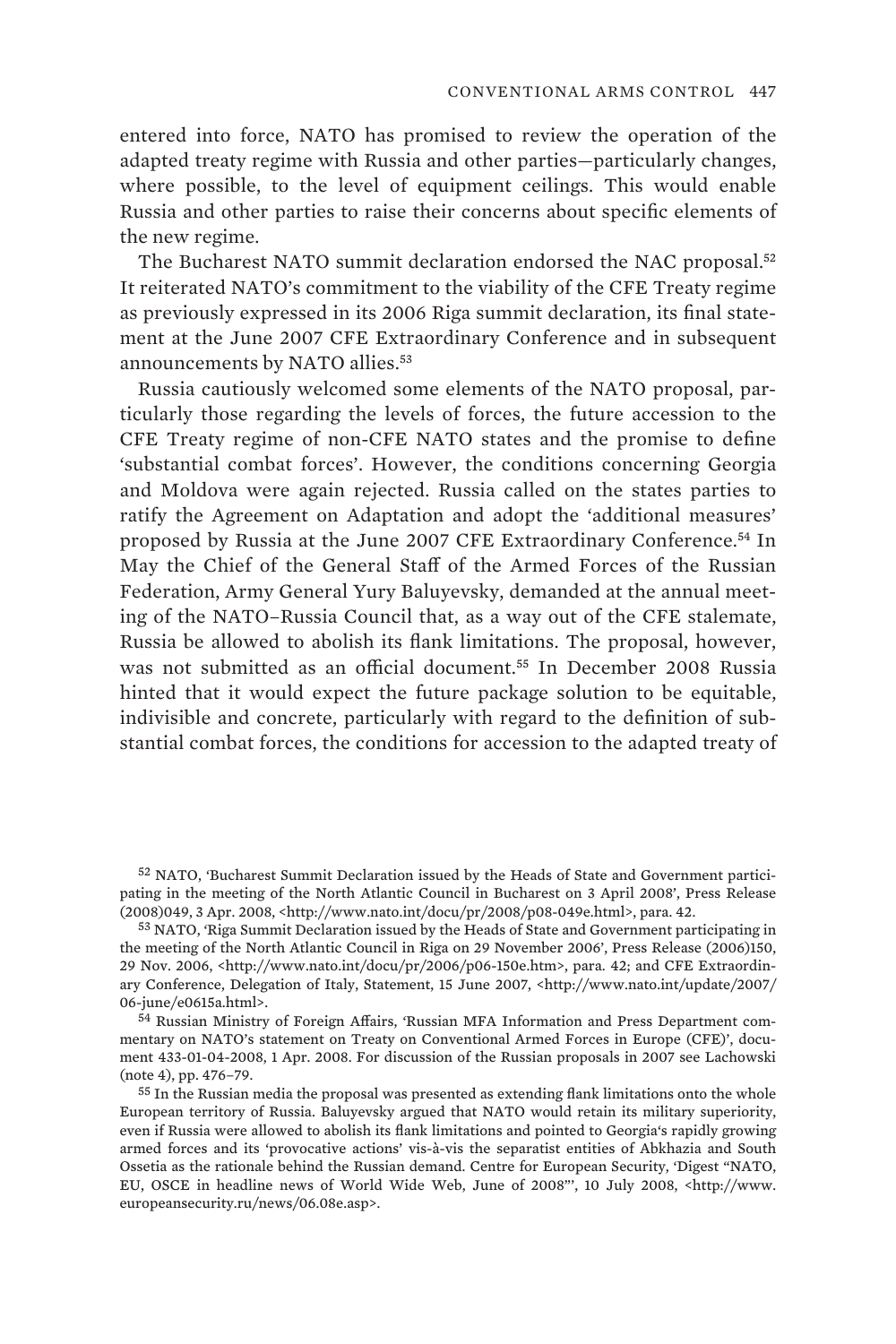| Party                                                | Tanks                | ACVs                 | Artillery Aircraft |                | Helicopters | Total |
|------------------------------------------------------|----------------------|----------------------|--------------------|----------------|-------------|-------|
| Bosnia and Herzegovina                               | $\ddot{\phantom{0}}$ | $\cdot$ .            | 35                 | $\cdot$ .      | $\cdot$ .   | 35    |
| Federation of Bosnia<br>and Herzegovina <sup>a</sup> | 57                   | 39                   | 2394               |                |             | 2490  |
| Republika Srpska <sup>a</sup>                        | 387                  | 192                  | 1987               | $\overline{4}$ |             | 2570  |
| Croatia                                              | 49                   | 85                   | 911                | $\overline{2}$ |             | 1047  |
| Montenegro <sup>b</sup>                              | 62                   | $\ddot{\phantom{0}}$ | . .                | . .            | . .         | 62    |
| Serbia and<br>Montenegro/Serbia <sup>b</sup>         | 663                  | 336                  | 1544               | 133            | 11          | 2687  |
| Total                                                | 1 2 1 8              | 652                  | 6871               | 139            | 11          | 8891  |

**Table 11.1.** Arms reductions under Article IV of Annex 1-B of the 1995 Dayton Peace Agreement, as of 31 December 2007

ACV = armoured combat vehicle.

*a* The two entities of Bosnia and Herzegovina ceased to be parties to the Florence Agreement in 2006.

*b* Montenegro declared its independence from the State Union of Serbia and Montenegro in June 2006 and became a party to the Florence Agreement in Jan. 2007. Montenegro and Serbia signed a bilateral agreement on the principles and procedures of implementation of the Florence Agreement on 6 July 2007.

*Source*: Periotto, C. (Brig.-Gen.), Personal Representative of the OSCE CIO for Article IV, Annex 1-B, Dayton Peace Agreement, Presentation at the Berlin Seminar on Conventional Arms Control, 'The potential of the CFE Treaty to stabilise security relations of States Parties in a regional context: the South Eastern European region', Berlin, 30 Sep.–1 Oct. 2008, <http:// www.auswaertiges-amt.de/diplo/de/Aussenpolitik/Themen/Abruestung/KonvRueKontrolle/ 7BerlinerSeminar/Uebersicht.html>.

new parties and the wording on the provisional application of the new regime.<sup>56</sup>

The August conflict between Georgia and Russia violated the principles of the OSCE documents and the CFE Treaty that call on the states parties to refrain from the threat or use of force against the territorial integrity or political independence of any state and the commitments to peaceful cooperation and prevention of any military conflict in Europe. The prospects for resolving the ongoing CFE crisis are bleak in the wake of Russia's recognition of both Georgia's separatist entities—Abkhazia and South Ossetia—as independent countries and the renewed stationing of Russian troops (now doubled to roughly 6000–7000) and armaments in these regions.<sup>57</sup>

<sup>56</sup> Russia has submitted its proposed parameters for the (combat brigade-level) of 'substantial combat forces': 41 tanks, 188 armoured personnel carriers, 90 artillery pieces, 24 combat aircraft and 24 combat helicopters to the Joint Consultative Group. Joint Consultative Group, 'Statement by the delegation of the Russian Federation to the Joint Consultative Group', document JCG.JOUR/682, 9 Dec. 2008, annex 2.

<sup>57</sup> According to one expert, the Georgia–Russia conflict definitively 'killed' the CFE Treaty. Socor, V., 'CFE dead and buried in Georgia', *Eurasia Daily Monitor*, 22 Oct. 2008.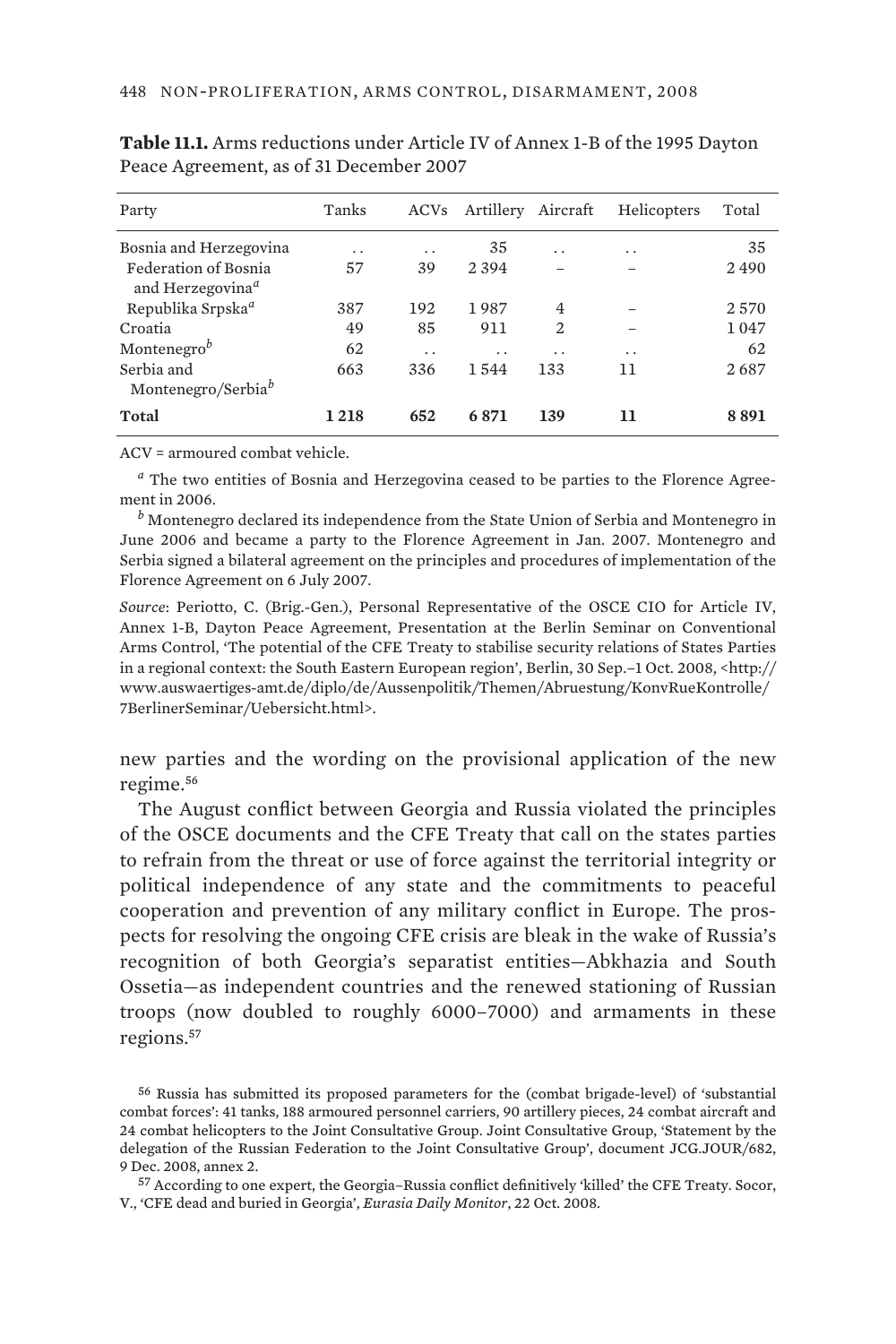## **Subregional arms control for the Western Balkans**

Since Russia's suspension of the CFE Treaty regime, the 1996 Agreement on Sub-Regional Arms Control (Florence Agreement) is the only fully functional 'hard' (reduction-related) arms control agreement in Europe. It has weathered various crises and challenges over the past 12 years, including the most recent one over Kosovo's independence.

According to the Personal Representative of the OSCE Chairperson-in-Office for Article IV of the Dayton Peace Accords, the implementation of the Florence Agreement shows that military stability in the Western Balkans is 'solid and uncompromised' and the four parties—Bosnia and Herzegovina, Croatia, Montenegro and Serbia—are in full compliance with the spirit of the agreement.<sup>58</sup> All the parties participate in NATO's Partnership for Peace (PFP) programme (and Croatia became a full NATO member in 2009) and are on the path to EU membership (with Croatia having candidate status).<sup>59</sup> Armaments limited by the Florence Agreement have been destroyed voluntarily since the end of the official reduction period in October 1997, and by 2008 the parties had scrapped or converted a total of nearly 9000 items classified as heavy weapons, including 6900 artillery pieces, considered to be the most critical weapon category in the mountainous former Balkan battlefield (see table 11.1).<sup>60</sup> During the period 1996– 2008, 600 inspections were conducted, including more than 120 reduction inspections. The steady decrease in the number of objects of inspection (OOIs) resulting from the restructuring of the armed forces of the parties led them to agree on a fixed quota for each party, irrespective of the number of OOIs. In total, the number of OOIs decreased from 244 at the end of the reduction period to 85 in 2008.<sup>61</sup>

Lowering the thresholds in heavy weaponry has been possible owing to steadily decreasing fears and threats and the willingness to cut the cost of maintaining large arsenals of armaments. Consequently, the holdings of

58 Periotto, C. (Brig. Gen.), 'Report to the Permanent Council, Implementation of the Agreement on Sub-Regional Arms Control (Article IV, Annex 1-B, Dayton Peace Accords)', document CIO.GAL/ 132/08, 18 Sep. 2008. The Florence Agreement was agreed under Article IV of Annex 1-B of the 1995 General Framework for Peace in Bosnia and Herzegovina (Dayton Agreement), which was signed on 14 Dec. 1995. In 2006–2007 the number of parties changed from the original 5, first having been reduced to 3 (by the unification of Bosnia and Herzegovina) and then increased to 4 (following the independence of Montenegro). Montenegro became a party to the Florence Agreement as of 16 Jan. 2007. Formal amendments to the agreement for its participation as the fourth party were signed by all parties and the Personal Representative during the SRCC meeting on 14–16 Oct. 2008. For a summary of the Florence Agreement see annex A in this volume. The text of the Dayton Agreement is available at <http://www.oscebih.org/overview/gfap/eng/>.

59 The Partnership for Peace consists of bilateral agreements between NATO and its partner countries. The NATO member states and the PFP partners meet in the Euro-Atlantic Partnership Council. See annex B in this volume for a full list of members.

61 Periotto (note 58).

<sup>60</sup> Periotto (note 58).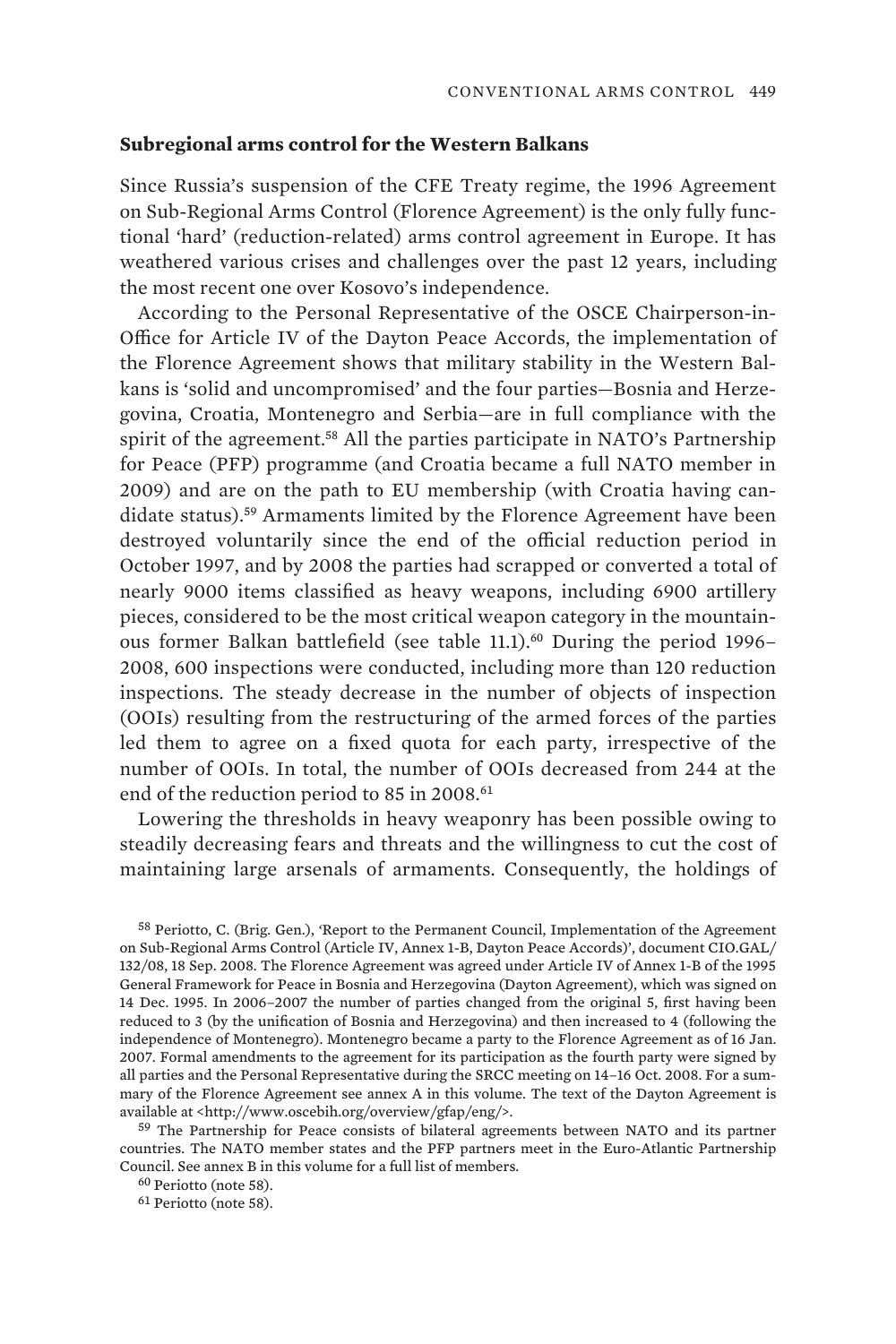| Party                  | Tanks        | <b>ACVs</b> | Artillery | Aircraft     | Helicopters  |
|------------------------|--------------|-------------|-----------|--------------|--------------|
| Bosnia and Herzegovina |              |             |           |              |              |
| Ceiling                | 410          | 340         | 1500      | 62           | 21           |
| Holdings               | 325          | 272         | 1469      | 19           | 7            |
| Exemption              | 7            | 12          | 64        | $\mathbf{0}$ | $\mathbf{0}$ |
| Croatia                |              |             |           |              |              |
| Ceiling                | 410          | 340         | 1500      | 62           | 21           |
| Holdings               | 258          | 111         | 1406      | 21           | 7            |
| Exemption              | 39           | 23          | 89        | 5            | 2            |
| Serbia                 |              |             |           |              |              |
| Ceiling                | 948          | 786         | 3375      | 143          | 46           |
| Holdings               | 505          | 607         | 2616      | 85           | 38           |
| Exemption              | 281          | 65          | 396       | $\mathbf{0}$ | $\mathbf{0}$ |
| Montenegro             |              |             |           |              |              |
| Ceiling                | 77           | 64          | 375       | 12           | 7            |
| Holdings               | $\mathbf{0}$ | 8           | 168       | 12           | 6            |
| Exemption              | $\Omega$     | 3           | 202       | $\Omega$     | $\Omega$     |
| <b>Total ceilings</b>  | 1845         | 1530        | 6750      | 279          | 95           |
| <b>Total holdings</b>  | 1088         | 998         | 5659      | 137          | 58           |

**Table 11.2.** Ceilings, holdings and exemptions under Article IV of Annex 1-B of the 1995 Dayton Peace Agreement, as of 30 September 2008

ACV = armoured combat vehicle.

*Source*: Periotto, C. (Brig.-Gen.), Personal Representative of the OSCE CIO for Article IV, Annex 1-B, Dayton Peace Agreement, Presentation at the Berlin Seminar on Conventional Arms Control, 'The potential of the CFE Treaty to stabilise security relations of States Parties in a regional context: the South Eastern European region', Berlin, 30 Sep.–1 Oct. 2008, <http:// www.auswaertiges-amt.de/diplo/de/Aussenpolitik/Themen/Abruestung/KonvRueKontrolle/ 7BerlinerSeminar/Uebersicht.html>.

limited armaments of all parties are well below the ceilings agreed in Florence in 1996 (see table 11.2). Rapprochement has helped facilitate the new simplified voluntary reduction procedures for the destruction of agreement-limited armaments. Along with the successful implementation of the Florence Agreement, economics has also played a role in reducing the number of Sub-Regional Consultative Commission meetings from three to two per year. The parties to the Florence Agreement also decided to use the Integrated Notification Application of the OSCE Communication Network for all notifications starting from 1 January 2009 and to adopt the Automated Data System for the annual data exchanges beginning in 2010.<sup>62</sup>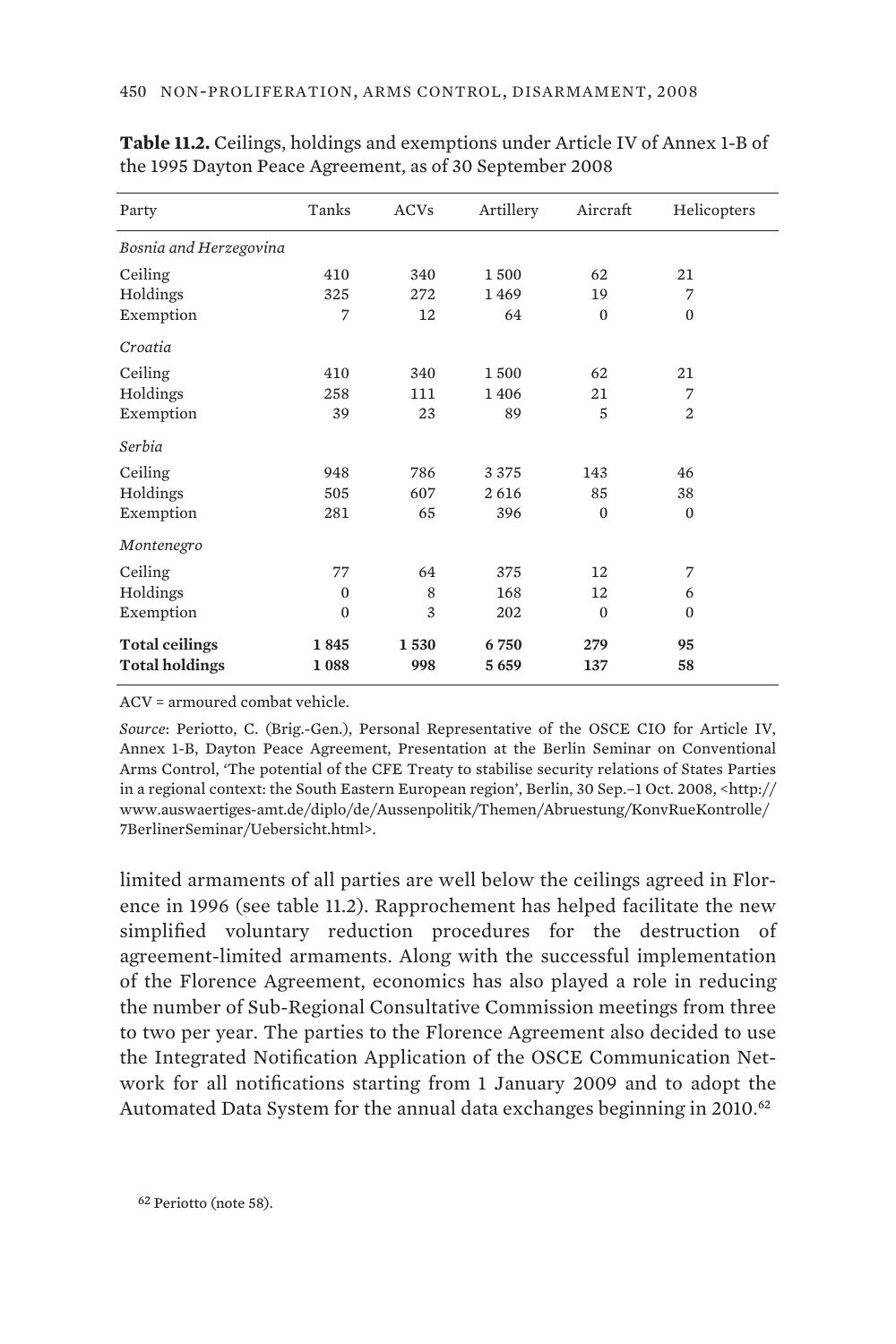At their sixth review conference in July 2008, the parties agreed on two major recommendations: (*a*) to continue the implementation of the Florence Agreement with the assistance of the Personal Representative of the OSCE and to simultaneously explore the modalities for further strengthening the parties' 'ownership' of (responsibility for) the implementation with the aim of a gradual attainment of full autonomy; and (*b*) to start considering the adapted CFE Treaty as a possible long-term alternative to the Florence Agreement.<sup>63</sup> The latter process, however, is bound to be marred by the impact of the conflict between Georgia and Russia on the future of the CFE treaty regime.

# IV. Building confidence and security in the OSCE area<sup>64</sup>

European confidence and security building continues to be a unique experiment. Military-related confidence-building endeavours outside the OSCE area have been aborted (those on the Korean Peninsula), cautiously explored (in cross-strait relations between China and Taiwan), been in pursuit of broader consensus (in Latin America) or limited to bilateral selective approaches.<sup>65</sup>

In 2008 the OSCE community continued to focus on its arms control dimension: military confidence building and security cooperation in the fields of small arms and light weapons (SALW), reducing stockpiles of conventional ammunition (SCA) and the 1994 Code of Conduct on Politico-Military Aspects of Security.<sup>66</sup>

63 See also Lachowski, Z., 'Possibilities for a transition from the Dayton Peace Accord to the CFE Treaty', Berlin Seminar on Conventional Arms Control, Berlin, 30 Sep.–1 Oct. 2008, <http://www. auswaertiges-amt.de/diplo/en/Aussenpolitik/Themen/Abruestung/KonvRueKontrolle/7Berliner Seminar/Uebersicht.html>.

64 For a list of states participating in OSCE see annex B in this volume. The OSCE area covers Europe, from the Atlantic to the Urals, and Central Asia.

65 The confidence-building dialogue on the Korean Peninsula, North and South, agreed in late 2007 quickly fell victim to successive disagreements. The Organization of American States III Forum on Confidence- and Security-Building Measures, held in Apr. 2008, brought about no noticeable progress. It aimed to reach preliminary agreements to be presented at the conference of states parties to the Inter-American Convention on Transparency in Conventional Weapons Acquisitions, to be held in 2009, and to generate consensus around the implementation of confidence-building measures and regarding the fight against new threats afflicting the western hemisphere. During 2008, China set up military hotlines with South Korea, Russia and the USA.

66 For an overview of developments in 2008 see OSCE, 'Letter from the Chairperson of the Forum for Security Cooperation to the Minister for Foreign Affairs of Finland, Chairperson of the Sixteenth Meeting of the Ministerial Council', document MC.GAL/7/08/Rev.1, 26 Nov. 2008, <http://www. osce.org/documents/html/pdftohtml/35093\_en.pdf.html>; and OSCE, 'Code of Conduct on Politico-Military Aspects of Security', document DOC.FSC/1/95, 3 Dec. 1994, <http://www.osce.org/fsc/ 22158.html>.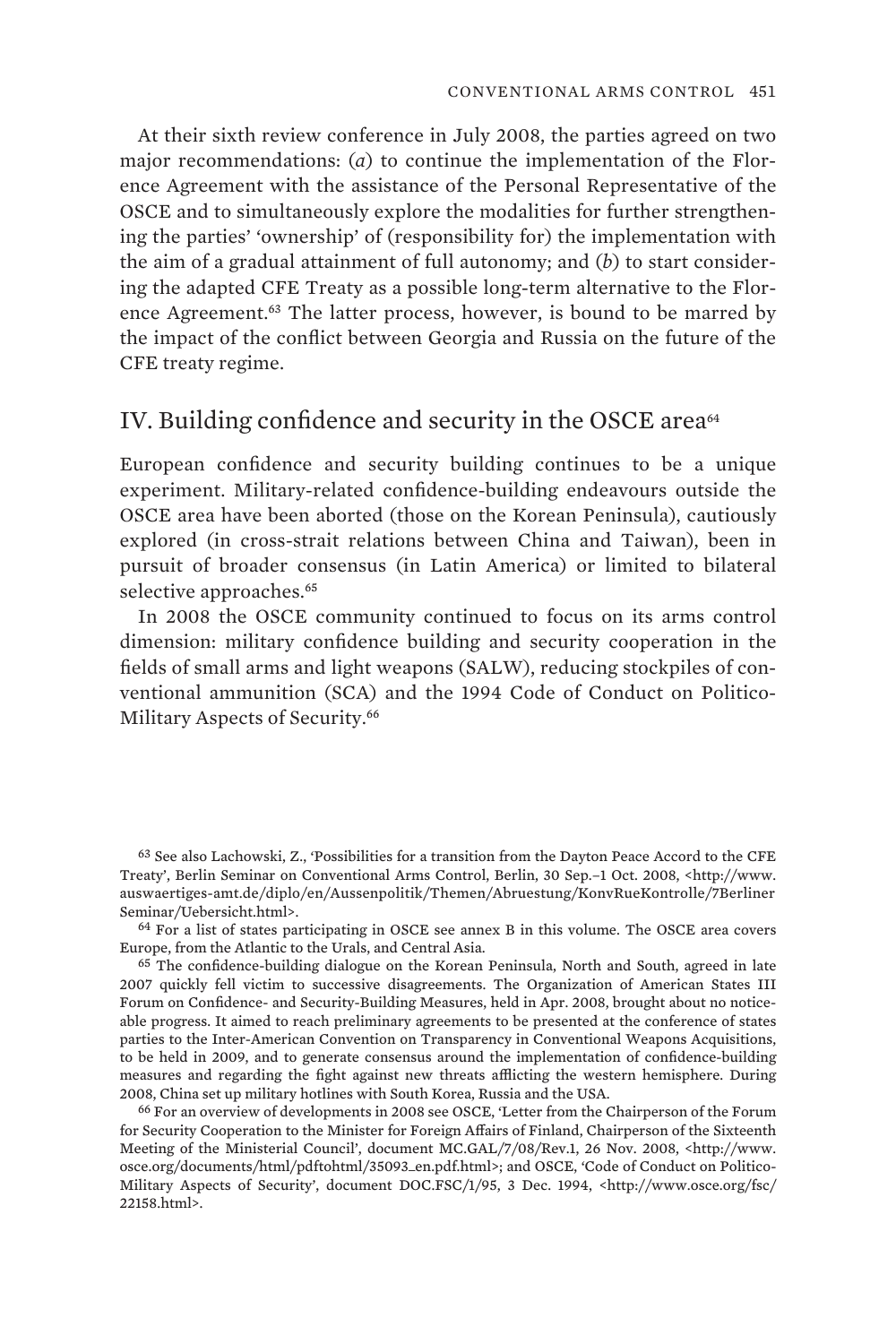# **Confidence- and security-building measures**

Overall, CSBM implementation under the Vienna Document 1999 on Confidence- and Security-Building Measures has remained relatively steady for several years.<sup>67</sup> Noticeably, with the CFE Treaty suspended, the numbers of inspections and evaluation visits requested by Russia under the politically binding Vienna Document increased more than three fold compared to 2007.<sup>68</sup> Developments in 2008 helped reinvigorate the confidence-building dialogue, but not progress, in the OSCE. Numerous proposals were submitted to the OSCE's Forum for Security Cooperation (FSC) during 2008, of which two resulted in new decisions.<sup>69</sup>

During the Annual Security Review Conference in July 2008, Russia presented a proposal ('food-for-thought' paper) on naval confidence-building measures.<sup>70</sup> However, amid the tension accruing from April to June and later from September to October no CSBM stood the chance of being agreed. In September, problems with access to Russian airspace in the North Caucasus under the Treaty on Open Skies regime occurred because of the Georgia–Russia conflict and NOTAM ('Notice to Airmen') hazardrelated restrictions. In effect two requested observation overflights there were cancelled.

#### *The Abkhazia incident*

After a Georgian unmanned aerial vehicle (UAV) was shot down by a Russian aircraft over Georgia's breakaway territory of Abkhazia on 20 April 2008, Georgia demanded an international investigation. Following a report by the United Nations Observer Mission in Georgia (UNOMIG), the Georgian authorities invoked the Vienna Document risk reduction (Chapter III) mechanism for consultation and cooperation regarding unusual military activities on 28 May.<sup>71</sup> The OSCE held three special joint FSC–Permanent

67 FSC Chairperson's Progress Report to the Sixteenth Meeting of the Ministerial Council, 'Efforts in the field of arms control agreements and confidence-and security-building measures in accordance with its mandate', Helsinki, Dec. 2008, <http://www.osce.org/conferences/mc\_2008. html?page=documents&session\_id=333>. On the Vienna Document 1999 risk reduction mechanism see Lachowski, Z., *Confidence- and Security-Building Measures in the New Europe*, SIPRI Research Report no. 18 (Oxford University Press: Oxford, 2004), pp. 59–63.

68 OSCE, Conflict Prevention Centre, 'Annual CPC survey on CSBM information exchanged in 2008', document FSC.GAL/2/09, 9 Jan. 2009. The respective numbers are as follows: 30 inspections in 2008 and 9 in 2007; and 28 evaluation visits in 2008 as opposed to 8 in 2007.

69 On FSC activities in the field of arms control and CSBMs see OSCE, 'Efforts in the field of arms control agreements and confidence- and security-building measures in accordance with its mandate', document MC.GAL/5/08/Rev.2, 13 Nov. 2008, <http://www.osce.org/documents/html/pdfto html/34921\_en.pdf.html>.

70 Delegation of the Russian Federation, 'Confidence- and security-building measures in the naval area', document FSC.DEL/120/08, 2 July 2008.

71 United Nations Observer Mission in Georgia (UNOMIG), 'Report of UNOMIG on the incident of 20 April involving the downing of a Georgian unmanned aerial vehicle over the zone of conflict', 26 May 2008, <http://www.unomig.org/media/events/?year=2008&offset=10>, para. 36. UNOMIG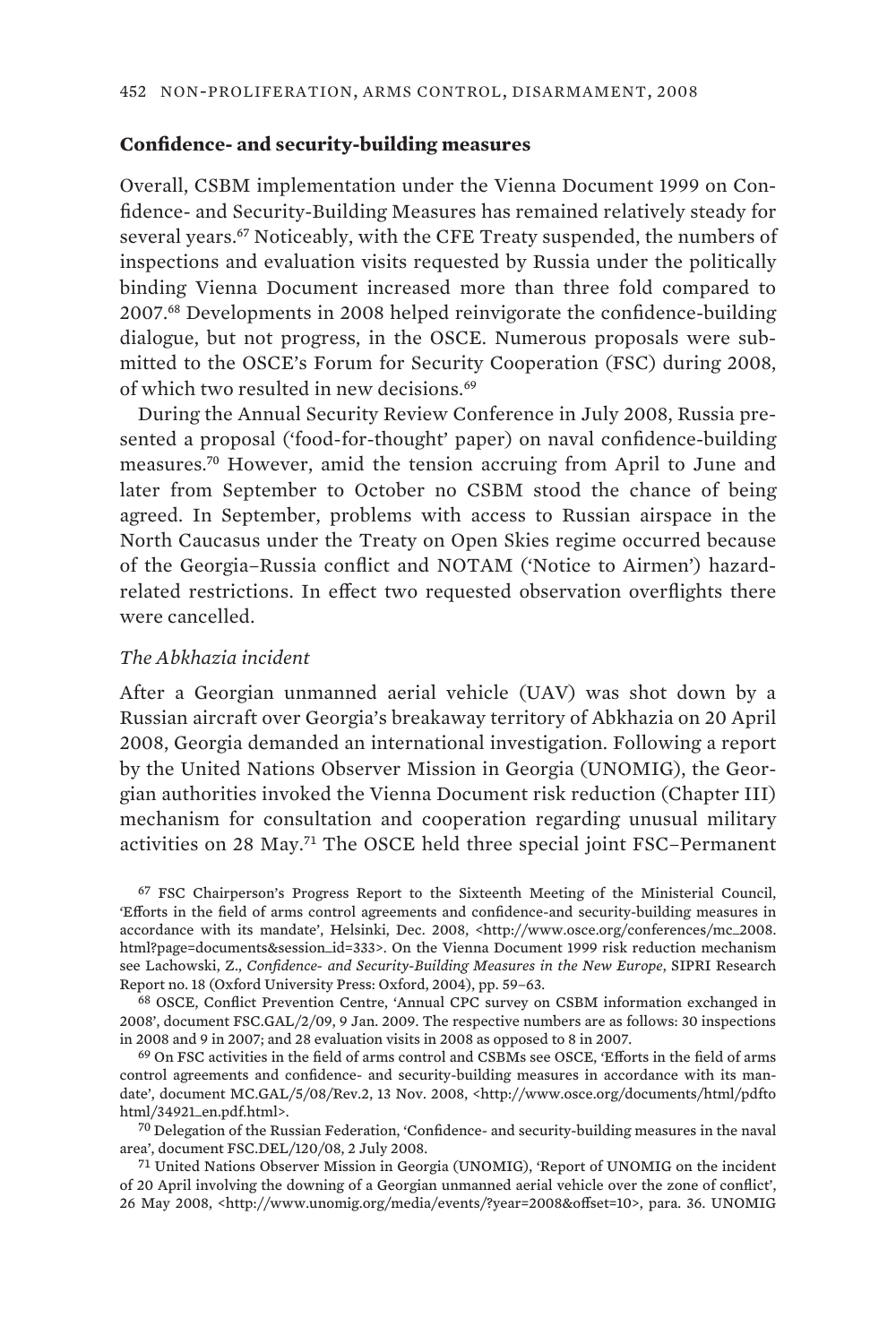Council sessions on the incident in May and June, and the chairperson of the Permanent Council requested politico-military advice from the FSC. This failure to reach a tangible outcome and other politically motivated obstacles testify to the need to streamline the cumbersome risk-reduction procedures. In June Russia sent railroad construction troops and equipment into Abkhazia outside the peacekeeping zone without consultation with or the consent of the Georgian authorities. The EU and the USA criticized these actions.<sup>72</sup>

#### **Small arms and light weapons**

The 2000 OSCE Document on Small Arms and Light Weapons (SALW Document) and the other relevant documents remain an effective instrument for addressing SALW problems, fostering transparency and confidence among the participating states, and helping to combat terrorism and organized crime.<sup>73</sup> In 2001–2007 OSCE participating states destroyed 7.7 million small arms.<sup>74</sup> In 2008 the participating states pledged over €430 000 (\$630 000) for OSCE SALW projects. The level of implementation of the SALW Document is considered high, but room for improvement exists. Generally, the OSCE activities in the SALW field focus on two major areas: normative work and practical assistance.

In 2008 the FSC took norm-setting decisions on: (*a*) updating the OSCE Principles for export controls of man-portable air defence systems

74 OSCE, 'The continuing implementation of the OSCE Document on Small Arms and Light Weapons', document MC.GAL/2/08/Rev.2, 13 Nov. 2008, <http://www.osce.org/documents/html/ pdftohtml/34917\_en.pdf.html>.

recognized that the overflight of the conflict zone by surveillance aircraft was a breach of the 1994 Moscow Agreement. However, many states contended that an unarmed UAV flight could not justify Russia's choice to respond with force, and the EU found it inconsistent with the Moscow Agreement. Russia considered the Georgian request unjustified and insisted that a solution be found bilaterally between Abkhazia and Georgia. Russia also questioned the authenticity of the radar data materials. Russia also claimed that the aircraft could have been Abkhazian; however, Abkhazia does not possess such aircraft. (It was probably an Su-27 Flanker or a Mig-29 Fulcrum.)

<sup>72</sup> OSCE, Slovenian Presidency of the Council of the European Union, Joint FSC/PC Meeting no. 33, 'EU Statement on Abkhazia, Georgia', document FSC-PC.DEL/29/08, 11 June 2008; and United States Mission to the OSCE, Statement for the FSC-PC on Georgia/Abkhazia, as delivered by Ambassador Julie Finley to the Joint Meeting of the Forum for Security Co-operation and the Permanent Council, Vienna, 11 June 2008.

<sup>73</sup> OSCE, Forum for Security Co-operation, 'OSCE document on small arms and light weapons', 24 Nov. 2000, <http://www.osce.org/fsc/13281.html>. The other documents include OSCE, *Handbook of Best Practices on Small Arms and Light Weapons* (OSCE: Vienna, 2003), <http://www.osce. org/fsc/item\_11\_13550.html>; OSCE, Forum for Security Co-operation, 'Standard elements of enduser certificates and verification procedures for SALW exports', Decision no. 5/04, document FSC/ DEC/5/04, 17 Nov. 2004, <http://www.osce.org/item/1699.html?html=1>; OSCE, Forum for Security Co-operation, 'Principles on the control of brokering in small arms and light weapons', Decision no. 8/04, document FSC/DEC/8/04, 24 Nov. 2004; and OSCE, Ministerial Council, 'OSCE principles for export controls of man-portable air defence systems', Decision no. 8/04, document MC.DEC/8/ 04, 7 Dec. 2004, <http://www.osce.org/atu/13364.html>.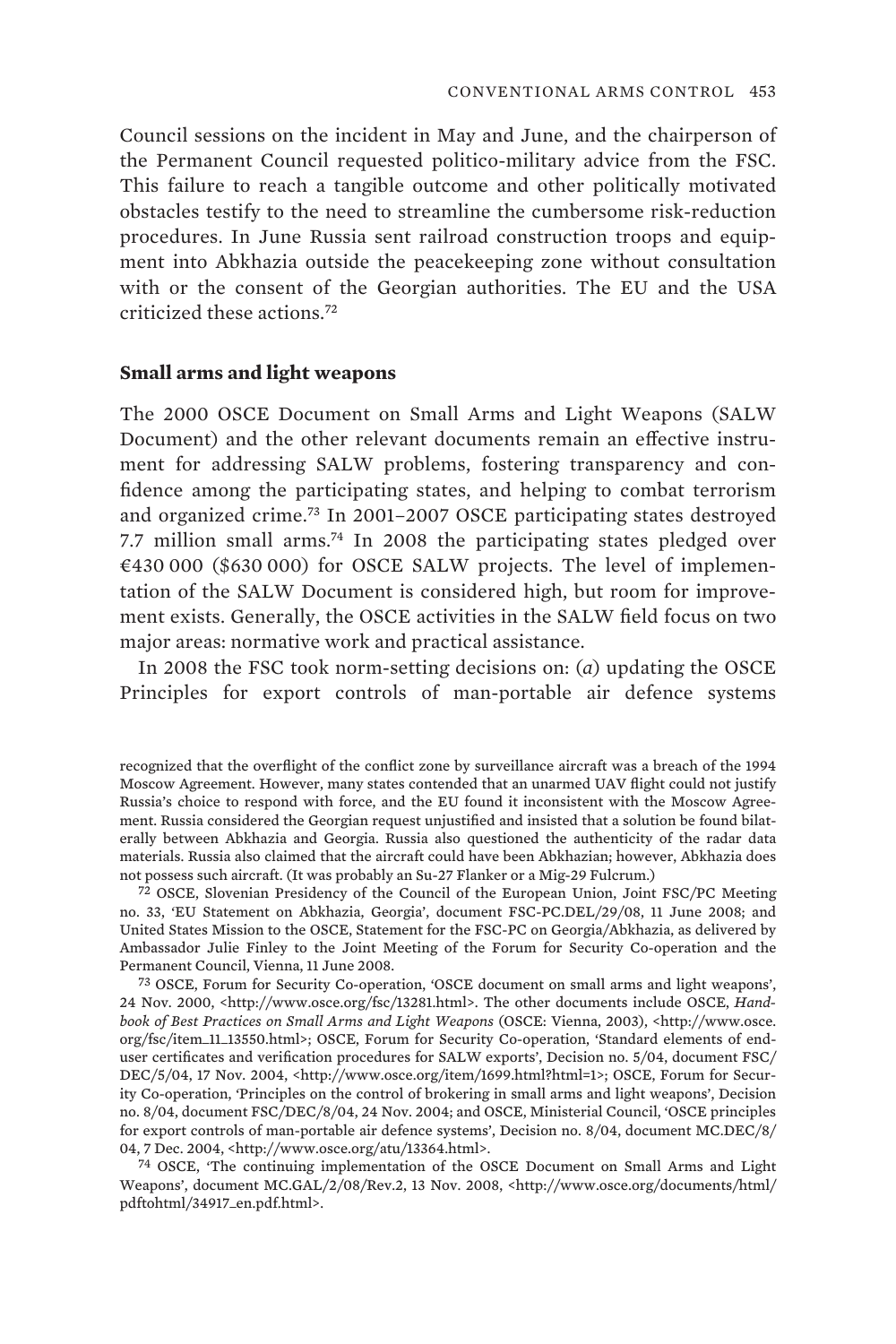(MANPADS); (*b*) updating the reporting categories of weapon and equipment systems subject to the information exchange on conventional arms transfers, which now also call on participating states to include exports and imports of SALW in their national reports to the UN Register of Conventional Arms; (*c*) introducing best practices to prevent destabilizing transfers of SALW through air transport and on an associated questionnaire; and (*d*) exchanging information with regard to sample formats of end-user certificates and relevant verification procedures for SALW.<sup>75</sup> Moreover, the FSC decided to establish a directory of national and OSCE points of contact on small arms and stockpiles of conventional ammunition.76 Some suggestions and initiatives call for extending the role of the FSC Support Section of the Conflict Prevention Centre (CPC); making sure that all the OSCE commitments find their way into national legislation; taking advantage of progress in other forums and so on in order to supplement the existing framework; and to further develop the OSCE tenets, norms and measures to better face up to the excessive accumulation and uncontrolled spread of SALW.

Regarding practical assistance, the FSC contributed to the Third Biennial Meeting of States in support of the UN Programme of Action to Prevent, Combat and Eradicate the Illicit Trade in SALW in all its Aspects. Several OSCE projects deal with both small arms and stockpiles of conventional ammunition. In February 2008 the OSCE held a workshop on the implications of technical, managerial and financial issues of existing and planned projects on SALW and stockpiles of ammunition. The Comprehensive SALW and SCA Programme was launched, which, in addition to providing regular donations to established projects, facilitates contributions to small arms and surplus ammunition projects under development. An OSCE Directory of Points of Contact on SALW and SCA was established to facilitate the exchange of information among OSCE participating states.

Two new requests for assistance were submitted, by Cyprus and Kyrgyzstan, in 2008. Projects to tackle problems of surplus SALW and SCA in Belarus and Tajikistan are ongoing. In 2008 the OSCE office in Tajikistan finalized most of the programme on surplus small arms and conventional ammunition, and its completion was expected in early 2009.

On the basis of past experience, it is felt that the focus on implementation could shift to an approach that integrates destruction with stockpile and

76 OSCE, Forum for Security Co-operation, Decision no. 4/08, 7 May 2008, <http://www.osce. org/item/31015.html>.

<sup>75</sup> OSCE, Forum for Security Co-operation, Decision no. 5/08, 26 May 2008, <http://www.osce. org/item/31348.html>; Decision no. 8/08, 16 July 2008, <http://www.osce.org/item/32222.html>; Decision no. 11/08, 29 Oct. 2008, <http://www.osce.org/item/34809.html>; and Decision no. 12/08, 12 Nov. 2008, <http://www.osce.org/item/34884.html>. See also Holtom, P., *Transparency in Transfers of Small Arms and Light Weapons: Reports to the United Nations Register of Conventional Arms, 2003–2006*, SIPRI Policy Paper no. 22 (SIPRI: Stockholm, July 2008).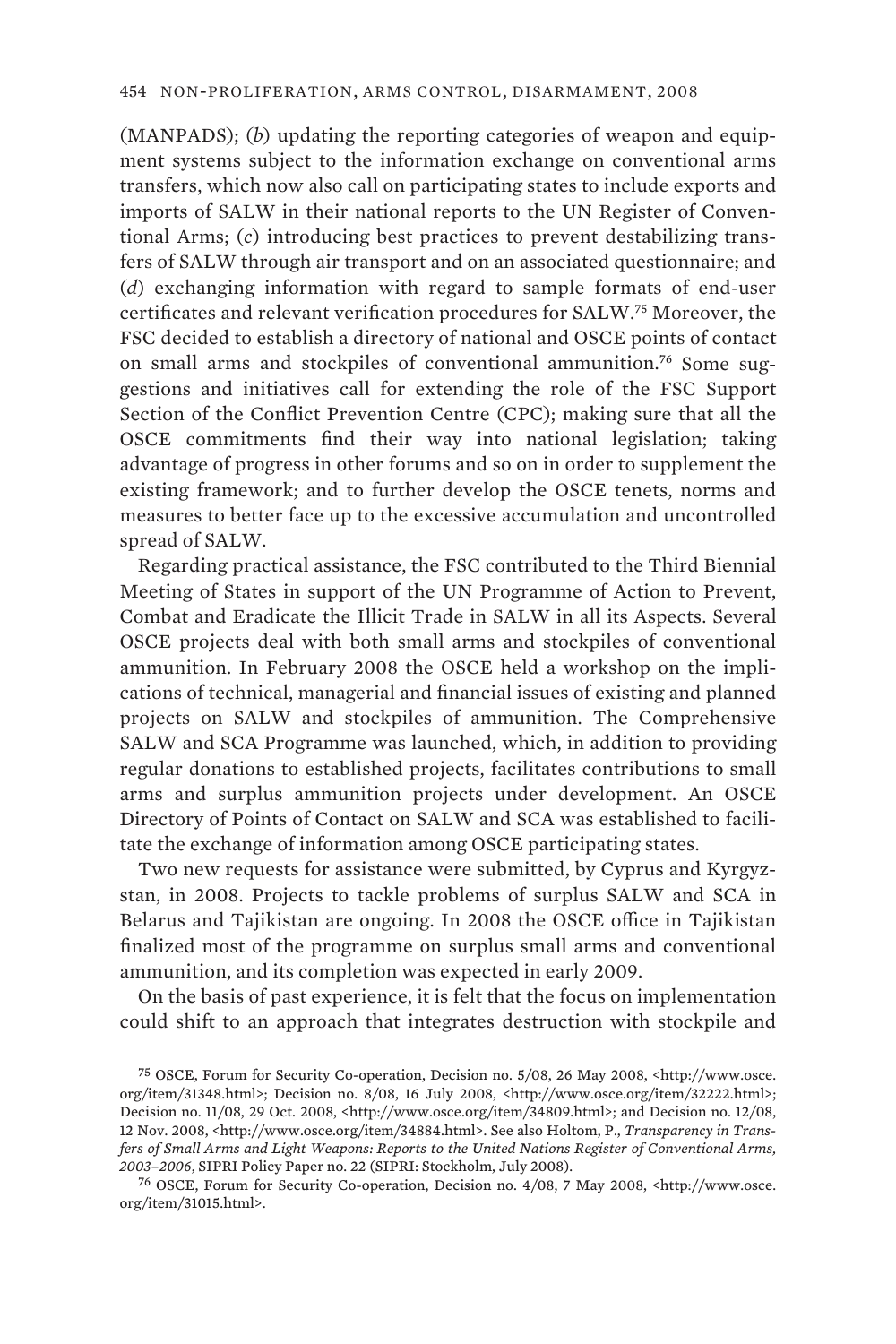border management. This will require close cooperation and coordination with other international organizations, such as the EU, NATO and the UN.

#### **Destruction of stockpiles of ammunition and toxic rocket fuel**

Unsecured or uncontrolled stockpiles of conventional ammunition and toxic liquid rocket fuel components (melange) pose cross-dimensional security, humanitarian, economic and environmental risks. Under the 2003 OSCE Document on Stockpiles of Conventional Ammunition, any OSCE state that has identified a security risk to its surplus stockpiles and needs help to address such a risk may request the assistance of the international community through the OSCE.<sup>77</sup> Since 2003 the OSCE has received 24 such requests from 13 participating states.

In 2008 the OSCE published the *Handbook of Best Practices on Conventional Ammunition* after the FSC Editorial Review Board had finalized its work on two 'best practice guides'—one on the physical security of stockpiles of conventional ammunition (drafted by Sweden) and the other on the destruction of conventional ammunition (drafted by the Netherlands). Apart from the documents dealing with both SALW and SCA, the FSC adopted a decision on the overview of disposal aspects of liquid rocket fuel in the OSCE area.<sup>78</sup>

In 2008 Albania and Kyrgyzstan made new requests for assistance and further progress was made and challenges identified in the ongoing projects in Georgia, Kazakhstan, Moldova, Montenegro, Tajikistan and Ukraine. Most parts of the SALW and conventional ammunition programme in Tajikistan and the melange project in Albania were completed in 2008. The melange project in Ukraine and the demilitarization of surplus ammunition project in Montenegro have progressed less than expected due to legal and financial obstacles, respectively.<sup>79</sup> Nevertheless, in 2008 the participating states pledged over  $\epsilon$ 2 million (\$2.9 million) for SCA projects—more than twice the amount pledged in 2007.

The FSC report on SCA to the 2008 Helsinki Ministerial Council recommended that the OSCE concentrate its efforts on resolving outstanding issues regarding the projects in Montenegro and Ukraine, while maintain-

<sup>77</sup> OSCE, 'OSCE Document on Stockpiles of Conventional Ammunition', document FSC.DOC/ 1/03, 19 Nov. 2003, <http://www.osce.org/item/1538.html>. Since 1995 there have been at least 158 known or suspected explosions in ammunition storage areas.

<sup>78</sup> OSCE, 'Liquid rocket fuel in the OSCE area: overview of disposal aspects', document FSC.DEL/ 443/07/Rev.2, 23 Oct. 2008, <http://www.osce.org/item/35984.html?ch=1227>.

<sup>79</sup> The legal impediment stems from the OSCE's lack of legal status. Consequently, the OSCE and Ukraine cannot agree on the liability issues regarding the transport of melange out of Ukraine.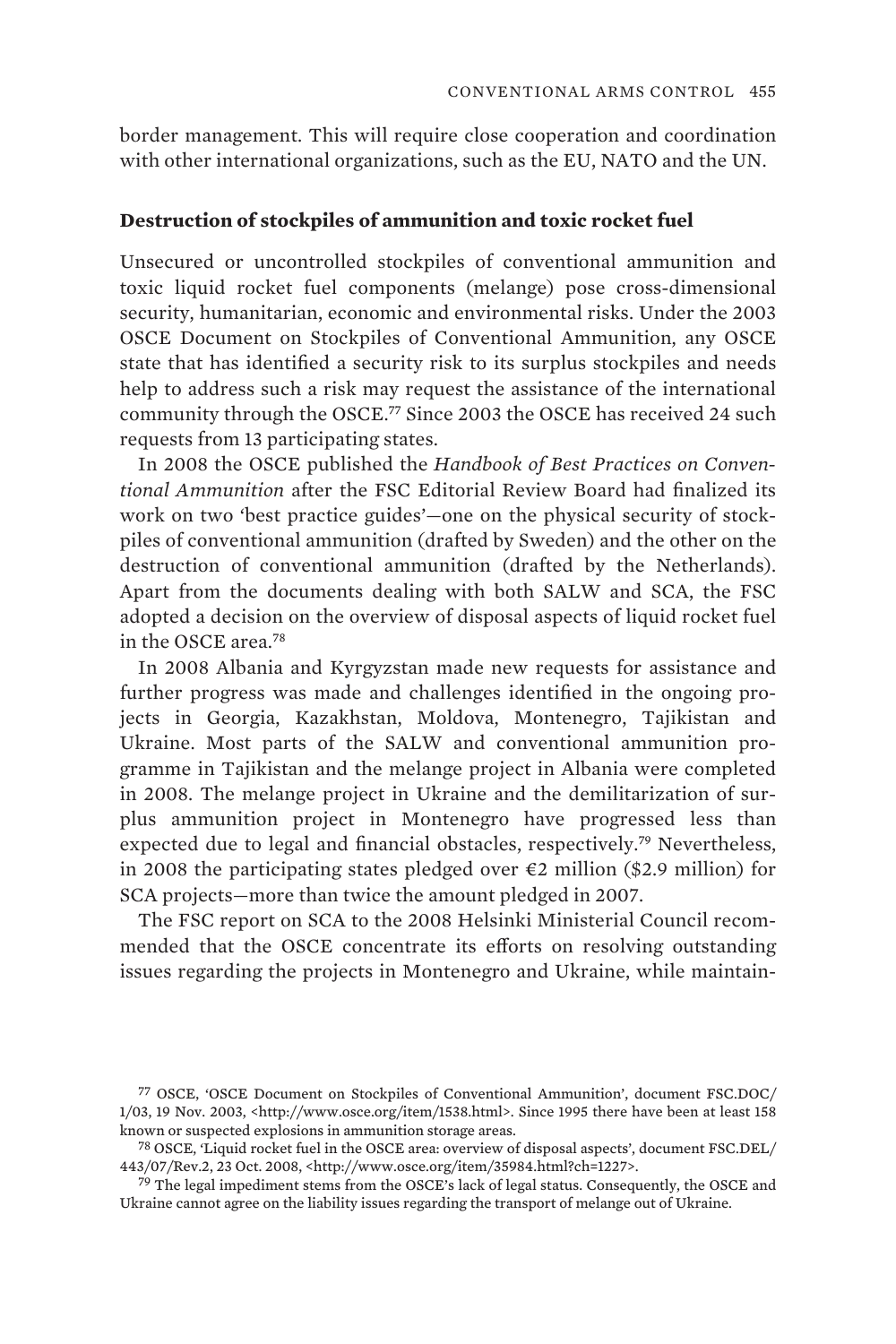ing momentum in all other projects. Furthermore, the OSCE's coordination with other international organizations should be enhanced.<sup>80</sup>

#### **The Code of Conduct on Politico-Military Aspects of Security**

The 1994 Code of Conduct on Politico-Military Aspects of Security (COC) is the norm-setting document on the cooperative behaviour and mutual responsibilities of states in the OSCE region and the democratic control of their armed forces.<sup>81</sup> It also addresses politico-military relations within states. In 2008 several food-for-thought papers and draft decisions were presented on: promoting public awareness of the COC; updating the COC questionnaire; and supplementary steps to implement the COC.

In 2008 a new decision was adopted on COC awareness raising and outreach.<sup>82</sup> Accordingly, since April the replies to the COC questionnaire by the participating states have been posted on the OSCE's public website. The OSCE Secretariat is requested to hold at least one specialized seminar or workshop each year. Furthermore, the OSCE Partners for Cooperation are encouraged to join a process for adopting the Code's principles. To this end, three meetings with the Partners for Cooperation were held during the first half of 2008. To promote outreach, seminars on the COC implementation issues continued to be organized for Central Asian officials and for senior officers in Bosnia and Herzegovina. While the level of commitment to the information exchange remains high, the substance and extent of reports by individual states still vary, increasing the support for bringing the COC questionnaire up to date by improving its structure and terminology.<sup>83</sup> The first comprehensive reporting exercise is likely to take place in 2009, and annual updates will probably start in 2010. Supplementary measures to implement the COC are at the stage of overview of various ideas and consultations.

# V. Conclusions

The Convention on Cluster Munitions, a hybrid agreement combining arms control and humanitarian dimensions, further reinforces the network of treaties and agreements seeking to reduce unnecessary human suffering

<sup>80</sup> OSCE, 'The continuing implementation of the OSCE Document on Stockpiles of Conventional Ammunition', document MC.GAL/3/08/Rev.2, 13 Nov. 2008, <http://www.osce.org/documents/ html/pdftohtml/34918\_en.pdf.html>.

<sup>81</sup> OSCE, DOC.FSC/1/95 (note 66).

<sup>82</sup> OSCE, Forum for Security Co-operation, Decision no. 1/08, 27 Feb. 2008, <http://www.osce. org/item/29906.html>.

<sup>83</sup> OSCE, 'Efforts to further improve the implementation of the Code of Conduct on Politico-Military Aspects of Security', document MC.GAL/4/08/Rev.2, 13 Nov. 2007, <http://www.osce.org/ documents/html/pdftohtml/34920\_en.pdf.html>.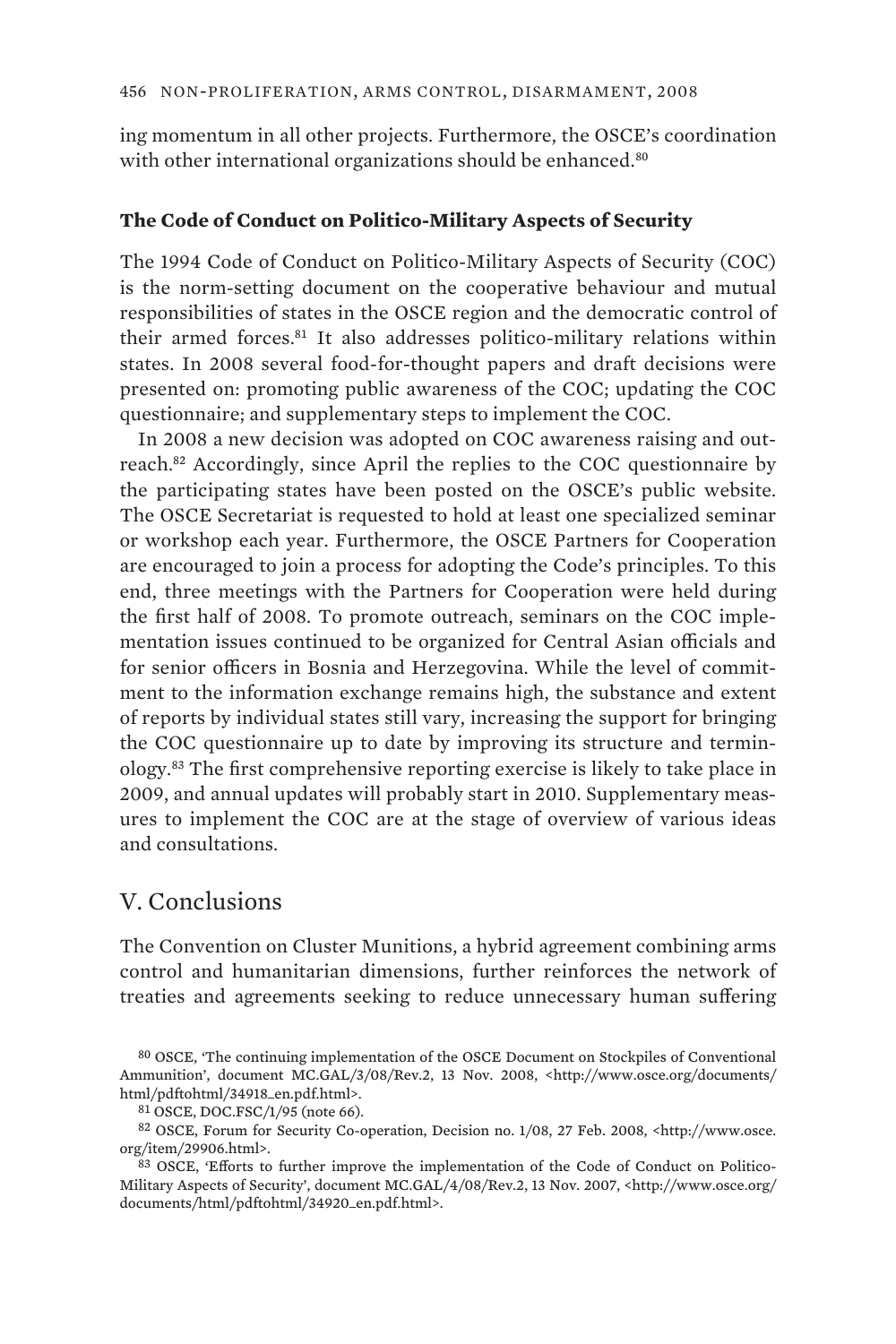both on the battlefield and, particularly, after the end of hostilities. The CCM represents a significant achievement for all those involved in generating support for such limitations, if not a ban, on this category of weapons. The number of signatories is likely to increase and some hope that President Barack Obama will reassess the current US position on these weapons. Some states continue to claim that cluster munitions are militarily useful and the non-participation of major users, producers and stockpilers will limit the effect of the treaty. However, campaigners hope that the CCM will contribute to the moral and political stigmatization of cluster munitions to such an extent that governments which are not party to it will be increasingly reluctant to use such weapons. Whether the CCW parties will be able to negotiate a complementary agreement that includes major users and producers of cluster munitions in 2009 is unclear.

The CFE Treaty regime remains in crisis. The Western proposal is still on the negotiating table, while Russia sends vague signals about a broader European security treaty. All of the CFE states parties except Russia have thus far fully implemented the treaty's provisions but, despite goodwill on their part, the treaty's continuing erosion risks reaching a point of no return. Lacking the information and verification regime of the treaty, adverse developments and risks and rivalries reminiscent of those of the cold war could re-emerge. The plight of the CFE regime has led analysts to wonder whether the international community is dealing with a forthcoming end or the opportunity for a 'new order' in conventional arms control.<sup>84</sup> There is no substantive alternative to the CFE regime. Russia's renewed interest in confidence-building mechanisms notwithstanding, neither the 1999 Vienna CSBM Document regime nor the relevant confidence-building bilateral accords between Russia and its neighbours can satisfactorily substitute for the CFE Treaty due to their limited purview. NATO's and Russia's positions aim at restoring the viability of the CFE regime but the gulf between them cannot be easily bridged. The time factor is of critical importance.<sup>85</sup> On the other hand, the current crisis creates a new opportunity to rethink the pertinence of the regime to the new realities of European security. The future conventional arms control regime, if it is to be relevant, will need to take into account not only the changed strategic and political circumstances, but also the accelerating

85 On the state of the CFE Treaty regime see Lachowski, Z., 'The CFE Treaty one year after its suspension: a forlorn treaty?', SIPRI Policy Brief, Jan. 2009, <http://books.sipri.org/product\_info? c\_product\_id=372>.

<sup>84</sup> See e.g. Socor (note 57). 2008; Schmidt, H.-J. and Zellner, W., 'Anfang vom Ende oder Neubeginn konventioneller Rüstungskontrolle in Europa?' [Beginning of the end or a new beginning of conventional arms control in Europe?], *Friedensgutachten 2008* (LIT Verlag: Berlin, 2008), pp. 66–78; and Schmidt, H.-J., *Ende oder Neuordnung der konventionellen Rüstungskontrolle?* [End or a new order of conventional arms control?], HSFK-Report 3/2008 (Hessische Stiftung Friedens- und Konfliktforschung: Frankfurt am Main, 2008).